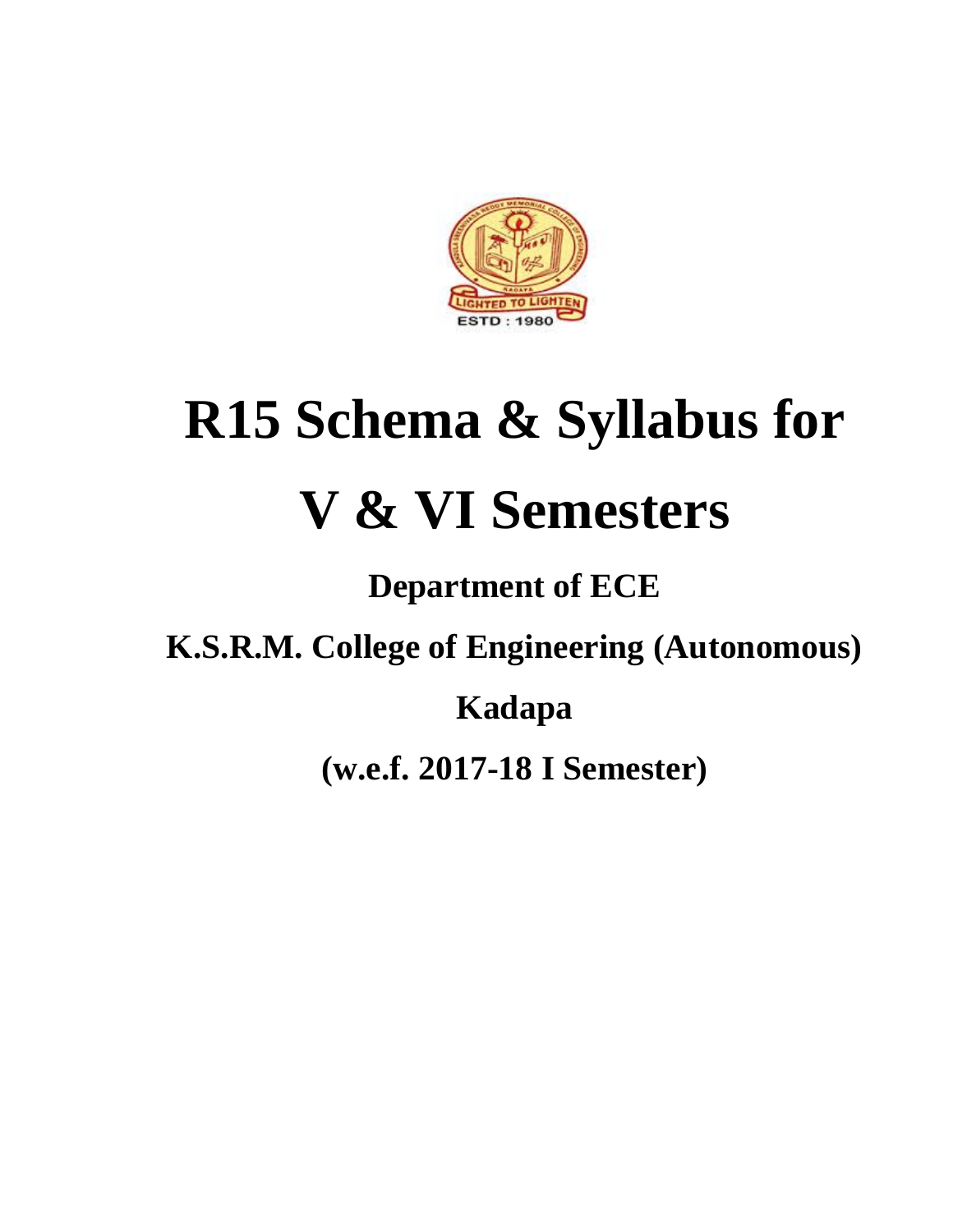# **Schema for V Semester**

| S. No.         | <b>Subject</b><br>Code | <b>Subject</b>                      | <b>SC</b>      | L              | T              | $\mathbf P$    | <b>IM</b> | <b>EM</b> | CR             |
|----------------|------------------------|-------------------------------------|----------------|----------------|----------------|----------------|-----------|-----------|----------------|
| $\mathbf{1}$   | 1504501                | Microprocessors $\&$<br>Interfacing | P <sub>J</sub> | $\overline{4}$ | $\theta$       | $\overline{0}$ | 30        | 70        | 3              |
| $\overline{2}$ | 1504502                | Linear IC<br>Applications           | PJ             | $\overline{4}$ | $\theta$       | $\theta$       | 30        | 70        | 3              |
| 3              | 1504503                | Digital<br>Communications           | P <sub>J</sub> | $\overline{4}$ | $\overline{0}$ | $\overline{0}$ | 30        | 70        | 3              |
| $\overline{4}$ | 1504504                | Antenna and Wave<br>Propagation     | PI             | $\overline{4}$ | $\theta$       | $\overline{0}$ | 30        | 70        | 3              |
| 5              | 1515505                | Computer<br>Organization            | PN             | $\overline{4}$ | $\theta$       | $\theta$       | 30        | 70        | 3              |
| 6              | 1504506                | Digital IC<br>Applications          | PJ             | $\overline{4}$ | $\theta$       | $\theta$       | 30        | 70        | 3              |
| 7              | 1504507                | IC Applications Lab                 | PJ             | $\theta$       | $\overline{0}$ | 3              | 50        | 50        | $\overline{2}$ |
| 8              | 1504508                | Communication<br>Engineering Lab    | PJ             | $\theta$       | $\theta$       | 3              | 50        | 50        | $\overline{2}$ |
|                |                        | Total                               |                |                |                |                | 280       | 520       | 22             |

# **Schema for VI Semester**

| S. No.         | <b>Subject</b> | <b>Subject</b>                   | <b>SC</b> | L              | T        | P              | IM  | <b>EM</b> | CR             |
|----------------|----------------|----------------------------------|-----------|----------------|----------|----------------|-----|-----------|----------------|
|                | Code           |                                  |           |                |          |                |     |           |                |
| $\mathbf{1}$   | 1525601        | Managerial Economics &           | <b>HS</b> | $\overline{4}$ | $\theta$ | $\theta$       | 30  | 70        | 3              |
|                |                | <b>Financial Analysis</b>        |           |                |          |                |     |           |                |
| $\overline{2}$ | 1504602        | <b>Digital Signal Processing</b> | PJ        | $\overline{4}$ | $\Omega$ | $\theta$       | 30  | 70        | 3              |
| 3              | 1504603        | Microwave Engineering            | PJ        | $\overline{4}$ | $\theta$ | $\overline{0}$ | 30  | 70        | 3              |
| $\overline{4}$ | 1512604        | <b>Control Systems</b>           | PN        | $\overline{4}$ | $\theta$ | $\overline{0}$ | 30  | 70        | 3              |
| 5              | 1504605        | Microcontrollers and             | PJ        | $\overline{4}$ | $\theta$ | $\theta$       | 30  | 70        | 3              |
|                |                | Applications                     |           |                |          |                |     |           |                |
| 6              |                | <b>Elective-I</b>                | PN        | $\overline{4}$ | $\theta$ | $\overline{0}$ | 30  | 70        | 3              |
|                | 1515606        | 1. Data structures               |           |                |          |                |     |           |                |
|                | 1515607        | 2. Computer Networks             |           |                |          |                |     |           |                |
|                |                | 3. Database Management           |           |                |          |                |     |           |                |
|                | 1515608        | <b>Systems</b>                   |           |                |          |                |     |           |                |
| $\overline{7}$ | 1504609        | Microprocessors &                | PJ        | $\theta$       | $\theta$ | 3              | 50  | 50        | $\overline{2}$ |
|                |                | Microcontrollers Lab             |           |                |          |                |     |           |                |
| 8              | 1504610        | Digital Signal Processing        | PJ        | $\overline{0}$ | $\Omega$ | 3              | 50  | 50        | $\overline{2}$ |
|                |                | Lab                              |           |                |          |                |     |           |                |
|                |                | Total                            |           |                |          |                | 280 | 520       | 22             |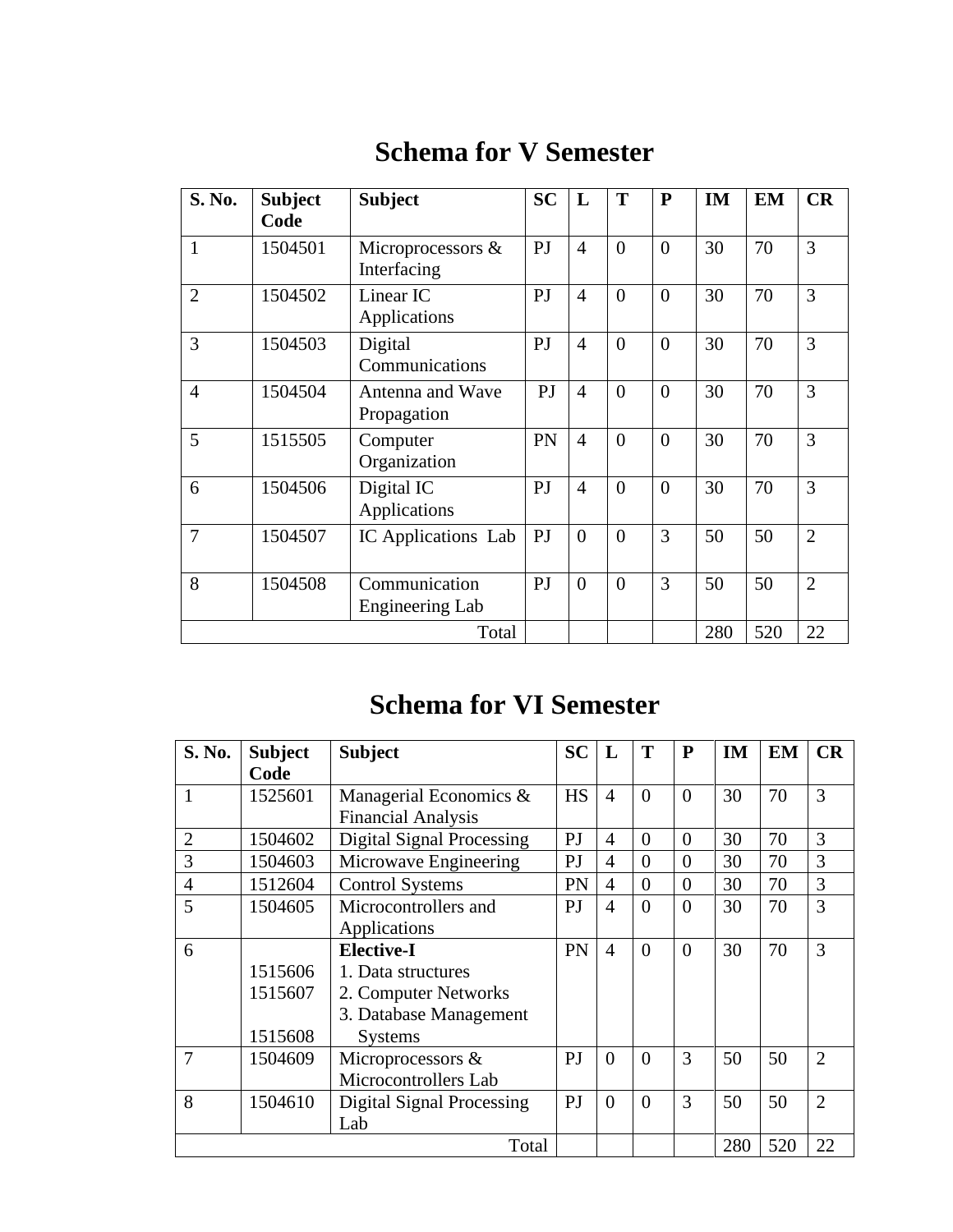| <b>Subject</b><br>Code | <b>Subject</b><br>Category | <b>Subject Title</b>          | m | D | IM | EM | <b>CR</b> |
|------------------------|----------------------------|-------------------------------|---|---|----|----|-----------|
| 1504501                | PJ                         | Microprocessors & Interfacing |   |   | 30 | 70 |           |

# **Course Objectives:**

- To become familiar with 8085 & 8086 Microprocessor Architecture, Instructions, Operating Modes and Programming.
- To use 8086 microprocessor for various applications.
- To study various peripherals for microprocessor based systems.

# **Learning Outcomes:**

- This course describes the Architecture and instruction set of 8085 Microprocessors and.
- This course describes the Architecture and instruction set of 8086 Microprocessors
- Students get the ability to write programs and execute using 8086 Microprocessor.
- They know about data transfer schemes and Interface the 8086 Microprocessor to the outside world
- Design and develop Microprocessor based Systems for various applications

#### **UNIT I**

**Introduction to 8085 Microprocessor:** Development of microprocessors, 8085 Microprocessor - Architecture, Organization, Instruction set, Addressing modes, Basic Timing Diagrams, Interrupts and Simple Programs.

#### **UNIT II**

**Introduction to 8086 Microprocessor:** 8086 Microprocessor - Architecture, Organization, Instruction set, Addressing modes, Interrupt system. Pin diagram, Minimum mode 8086 system and timings, Maximum mode 8086 system and timings.

#### **UNIT III**

**Assembly Language Programming:** Assembler directives, Assembly language programs (8086) with Assembler directives for addition, subtraction, multiplication, division etc., sorting and searching, bit manipulation, look-up tables, string manipulations, Macros and Delay subroutines, Debugging.

#### **UNIT IV**

**Data transfer schemes and Peripheral Interfacing:** Synchronous, Asynchronous, Interrupt driven and DMA type schemes, 8255 PPI and its interfacing, Programmable Communication Interface (8251 USART) and its interfacing, Programmable Interval Timer (8254) and its interfacing, Programmable interrupt controller (8259) and its interfacing, Programmable DMA controller (8257) and its interfacing.

#### **UNIT V**

**Memory and I/O Interfacing to 8086**: Address decoding techniques, Interfacing Static RAM and ROM chips, ADC and DAC Interfacing.

**Case studies:** Traffic light controller, Stepper motor control, Data acquisition, Temperature measurement and control.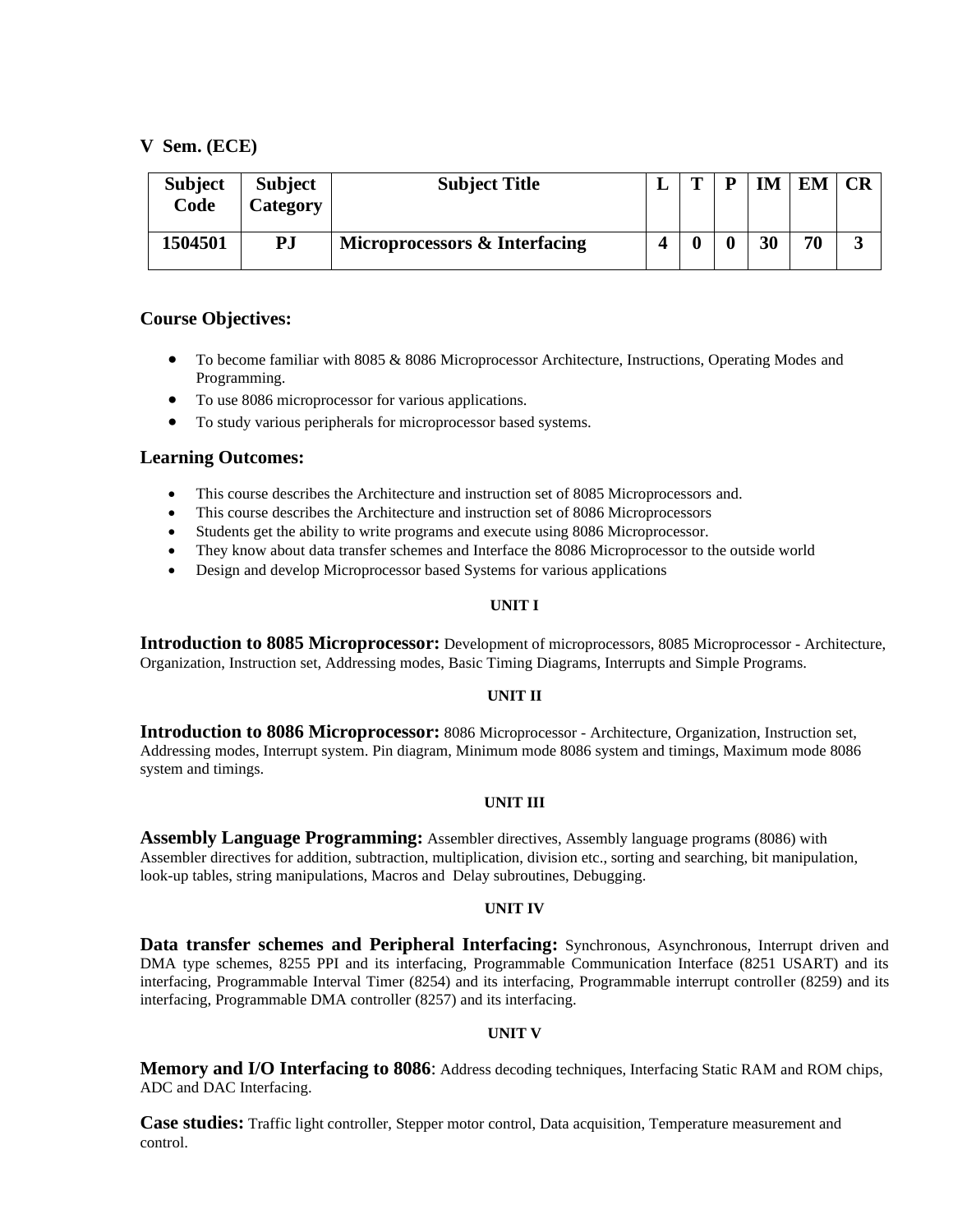# **Text Books:**

- 1. Ramesh S. Gaonkar, "Microprocessor architecture, programming and its applications with 8085", Penram Interantional Publications, 4<sup>th</sup> Edition.
- 2. A. K. Ray and K.M. Bhurchandi, "Advanced Microprocessors and Peripherals", TMH.

- 1. Douglas V. Hall, "Microprocessors and Interfacing: Programming and Hardware", 2<sup>nd</sup> Edition, Tata McGraw-Hill.
- 2. Barry B. Brey, "The Intel Microprocessors-Architecture, Programming and Interfacing", 8<sup>th</sup> Edition, PHI.
- 3. Y. Liu and Glenn A. Gibson, "Microcomputer Systems: 8086/8088 Family Architecture, Programming and Design", 2nd Edition, PHI.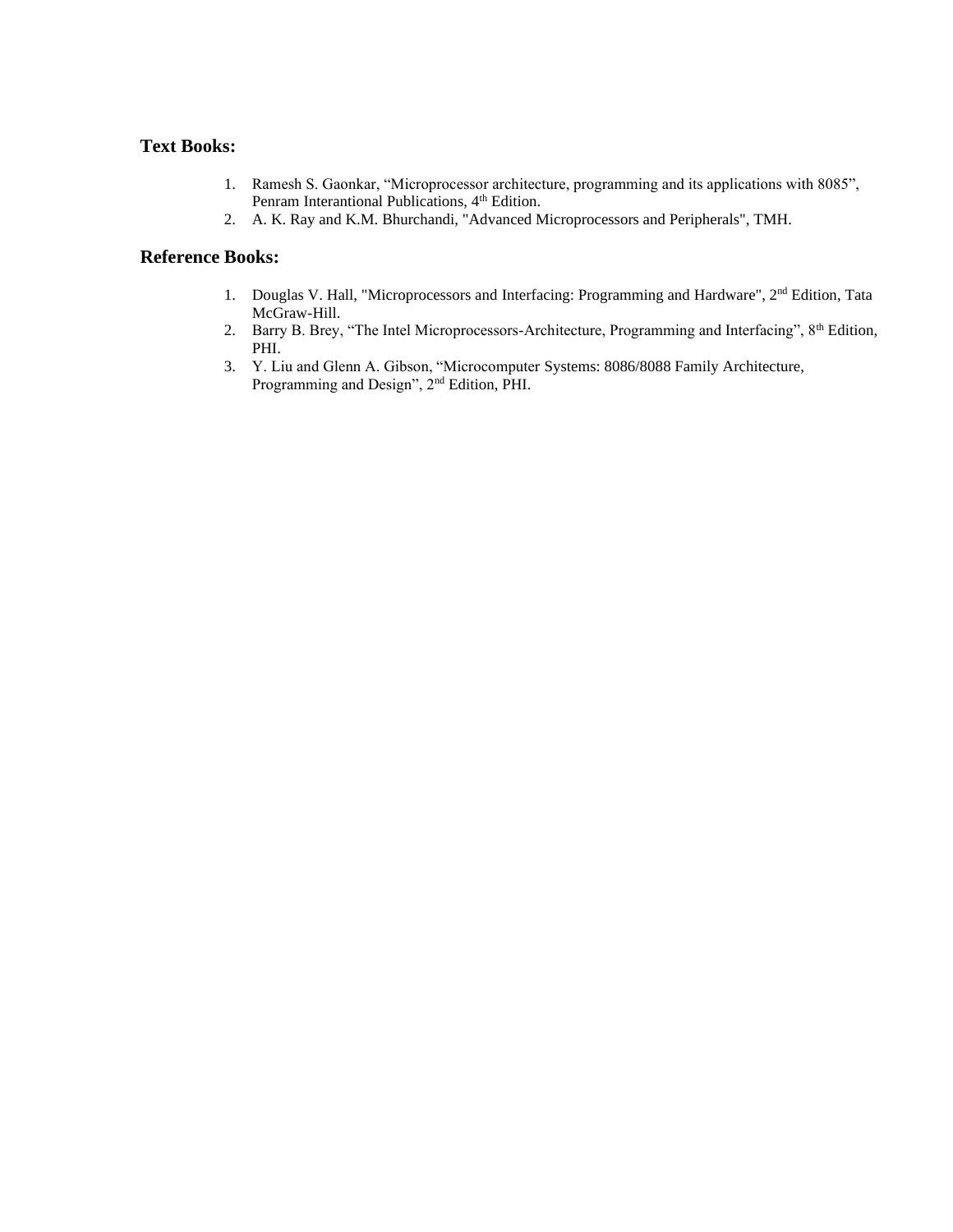| <b>Subject</b><br>Code | <b>Subject</b><br>Category | <b>Subject Title</b>          | m | IM | EM |   |
|------------------------|----------------------------|-------------------------------|---|----|----|---|
| 1504502                | PJ                         | <b>Linear IC Applications</b> |   | 30 | 70 | J |

# **Course Objectives:**

- To introduce Operational Amplifiers (Op-Amps)
- To give the concepts of design and analysis related to Op-Amp Applications as
	- ➢ Timers
	- ➢ Phase Locked Loops (PLLs)
	- ➢ Waveform Generators
	- ➢ Analog Filters
	- ➢ Data Converters

# **Learning Outcomes:**

- Apply Op-Amps in various IC applications
- Use the knowledge of DC and AC characteristics of Op-Amps in the design and simulation of analog systems and subsystems
- Apply Multivibrator Circuits using Op-Amps and 555 Timers and study the applications of Phase Locked Loops in Communication Systems
- Design and analyze Data Converters and Active Analog Filter circuits in the development of Instrumentation and Control Systems

#### **UNIT-I**

**Differential amplifiers:** Definition, DC and AC analysis of Dual input-Balanced output Differential Amplifier, Properties of other three differential amplifier configurations, Transfer characteristics of Differential Amplifier, Level Translator.

**Operational Amplifiers:** Ideal op-amp Characteristics, Internal circuit of Op-Amp, Block diagram of Commercial IC Op-Amp, FET input op-amp, DC and AC characteristics of Op-Amp, Frequency Compensation.

# **UNIT-II**

**Basic Op-Amp Applications:** Ideal Inverting and Non-Inverting Amplifiers, Voltage Follower, Summer, Subtractor, Differentiator - Ideal Differentiator, Practical Differentiator, Integrator - Ideal Integrator, Practical Integrator, Instrumentation amplifier, DC and AC Amplifiers, V to I and I to V converters, Precision rectifiers, Sample and Hold Circuit.

#### **UNIT-III**

**Comparators and waveform generators:** Principle of Comparator, Schmitt Trigger, Astable Multivibrator, Monostable Multivibrators, Triangular Wave Generator.

**Active Filters:** Introduction to Analog Active Filters, Design and analysis of First Order Low Pass Filter and First Order High Pass Filter, Design and analysis of Second order Low pass Filter and Second Order High Pass Filter, Qualitative treatment of Band pass Filters and Band Reject Filters.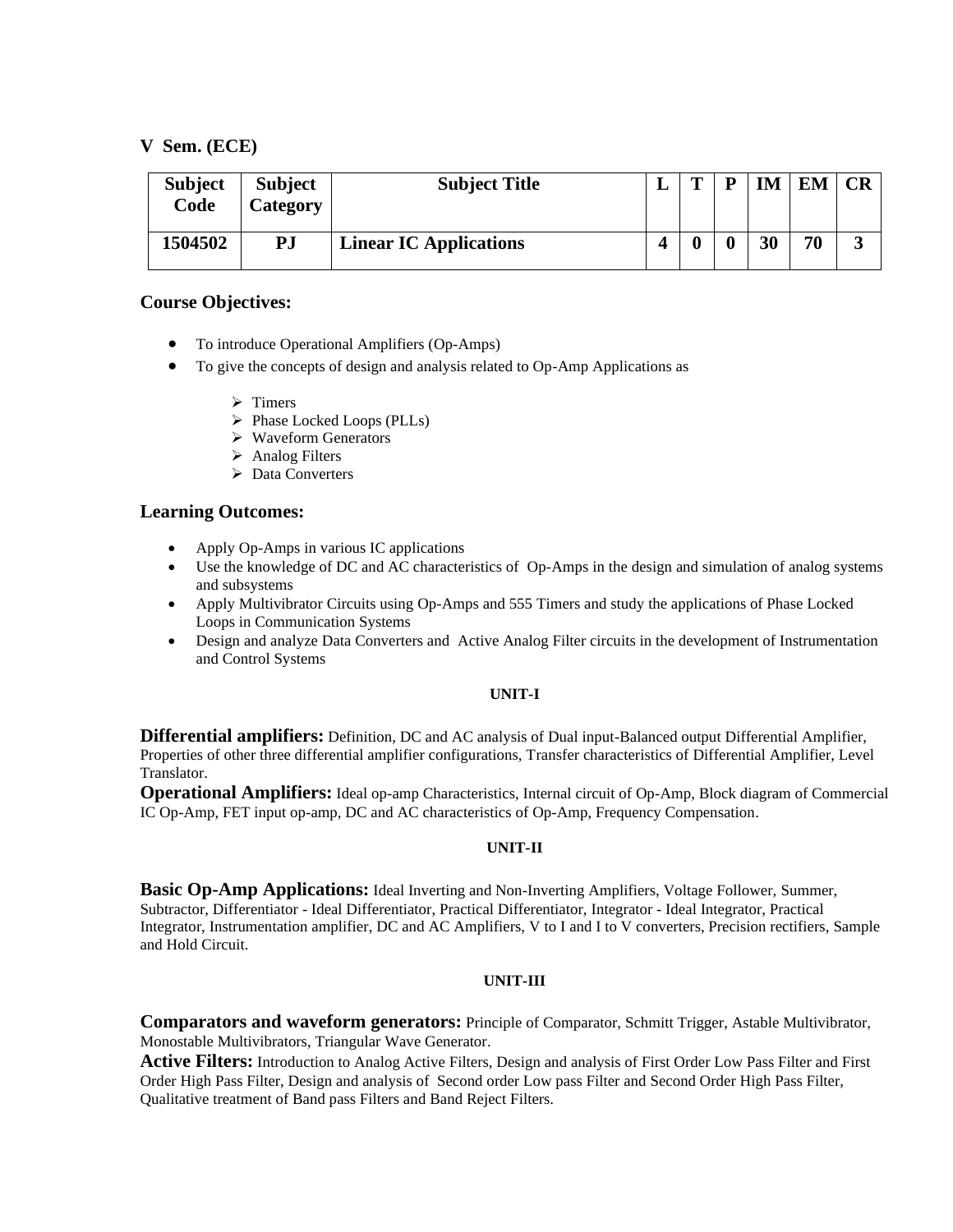#### **UNIT-IV**

**Sinusoidal Oscillators:** Criterion for Oscillations, RC Phase Shift Oscillator, Wien Bridge Oscillator. **555 Timers:** Functional block diagram and Pin diagram of 555 Timer, 555 Timer in Monostable Mode, 555 Timer in Astable Mode

Phase Locked Loops (PLLs): Basic principle of PLL, Components used in PLL, IC PLL (565), PLL applications.

#### **UNIT-V**

**Digital to Analog Converters (DACs):** Introduction, Basic DAC Technique, Weighted Resistor DAC, R-2R Ladder DAC, Inverted R-2R DAC, IC 1408 DAC, DAC Specifications

**Analog to Digital Converters (ADCs):** Functional Diagram of ADC, 'Direct type' vs 'Integrating type' ADCs, Parallel Comparator (Flash) ADC, Successive Approximation AD, Dual Slope ADC, ADC Specifications.

#### **Text Books:**

- 1. D. Roy Choudhury and Shail Jain, "Linear Integrated Circuits", 2<sup>nd</sup> Edition, New Age, 2003
- 2. Ramakant A. Gayakward, "Op-amps and Linear Integrated Circuits", 4<sup>th</sup> Edition, Pearson Education, 2003
- 3. David A. Bell, 'Op-amp & Linear ICs', Oxford, 2013

- 1. James M. Fiore, "Opamps & Linear Integrated Circuits Concepts & Applications", Cengage, 2010.
- 2. Thomas L. Floyd and David M. Buchla, "Fundamentals of Analog Circuits", Pearson, 2013.
- 3. Jacob Millman and Christos C. Halkias, "Integrated Electronics Analog and Digital Circuits and Systems", Tata McGraw-Hill, 2003
- 4. Robert F. Coughlin, Fredrick F. Driscoll, "Op-amp and Linear ICs", PHI Learning, 6<sup>th</sup> Edition, 2012.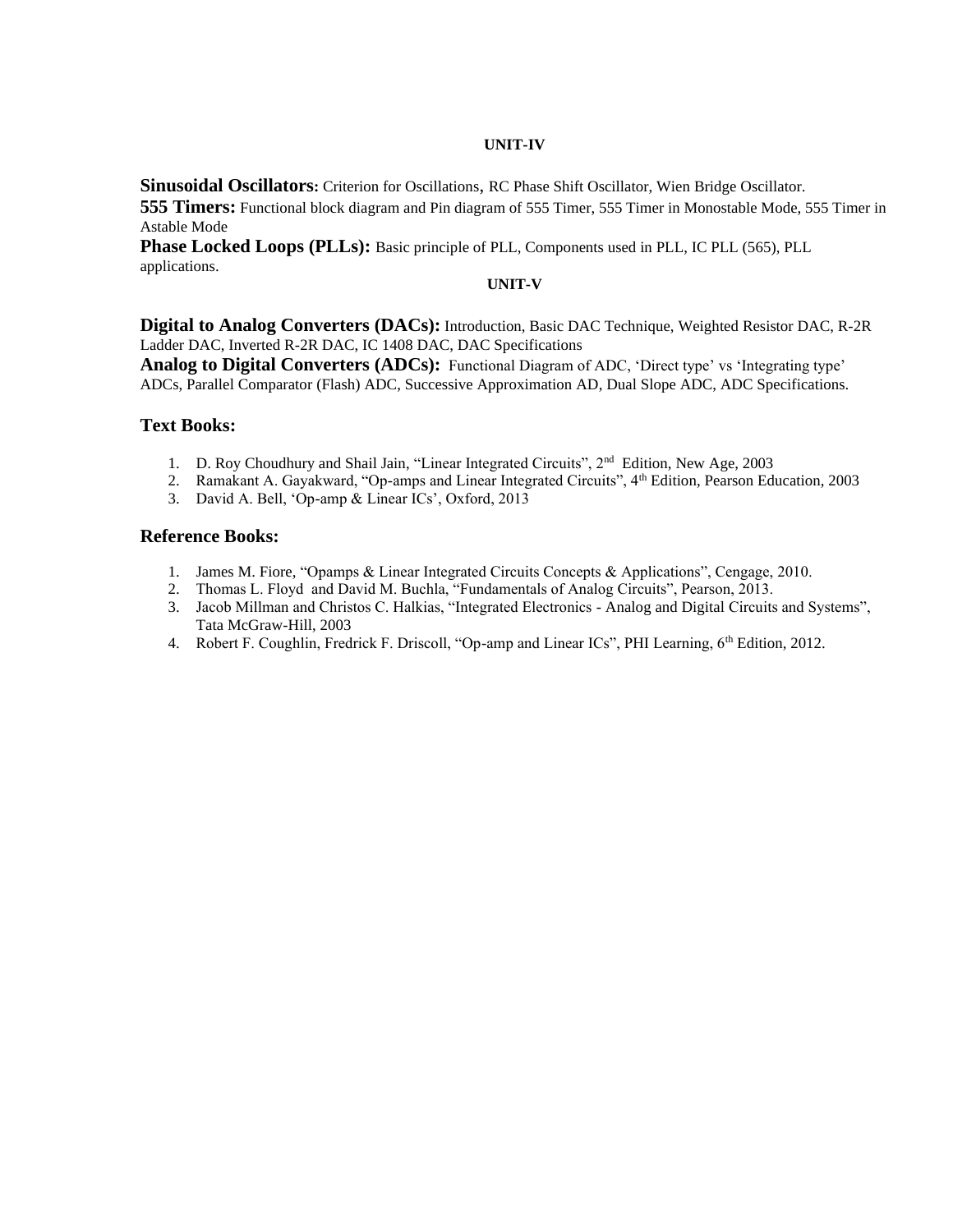| <b>Subject</b><br>Code | <b>Subject</b><br>Category | <b>Subject Title</b>          | L | $\mathbf{m}$ | D | <b>IM</b> | <b>EM</b> | CR |
|------------------------|----------------------------|-------------------------------|---|--------------|---|-----------|-----------|----|
| 1504503                | PJ                         | <b>Digital Communications</b> |   |              |   | 30        | 70        | ັ  |

#### **Course Objectives:**

- Introduce the students, the fundamentals of digital communication systems.
- To make students understand the analysis of digital communications system and fundamentals of channel coding.

# **Learning Outcomes:**

- Analyze the different pulse digital modulation techniques
- Understand various baseband digital transmission systems
- Comprehend the different band pass digital transmission systems
- Analyze and design error control techniques

#### **UNIT-I**

**Wave form coders:** Review of sampling theorem, PCM system, Quantization noise, Companding, B.W. requirements of PCM, Differential PCM, Delta modulation, Adaptive delta modulation, Noises in PCM & Delta Modulation, TDM, Asynchronous TDM, Comparison of TDM & FDM.

#### **UNIT-II**

**Base band data transmission:** Characterization of band-limited channels, Design of band-limited signals for no inter symbol interference (ISI), The Nyquist criterion, Design of band limited signals with controlled ISI, Partial response signals, Transmitting  $&$  receiving filters for optimum performance, M-ary signaling scheme, Binary Vs M – ary, Equalization schemes, Eye diagrams.

#### **UNIT-III**

**Digital Communication system and Information theory:** Model of a digital communication system, Unit of information, Entropy, mutual information, channel models and channel capacity, Shannon's theorem-Shannon-Hartley theorem, Bandwidth, S/N trade-off, source encoding of discrete memory less source, shannon- Fano coding, Huffman coding, coding efficiency.

#### **UNIT-IV**

**Error control coding:** Linear block codes, matrix description, Hamming codes, Decoding, Binary cyclic codes, Algebraic structure, Encoding using shift register, syndrome calculation, Burst and random error correcting codes-Convolutional codes, code tree diagram, state diagram, trellis diagram Encoders and decoding algorithms.

#### **UNIT-V**

**Digital carrier modulation schemes:** ASK, FSK (coherent & Non Coherent), PSK, DPSK, Baseband signal receiver, Optimum & matched filters, Correlator, Comparison of digital modulation schemes- Bandwidth requirement, Power requirement, Immunity to channel impairments, Equipment complexity, M-ary signaling schemes (8/16PSK, QPSK, QAM), Synchronization methods.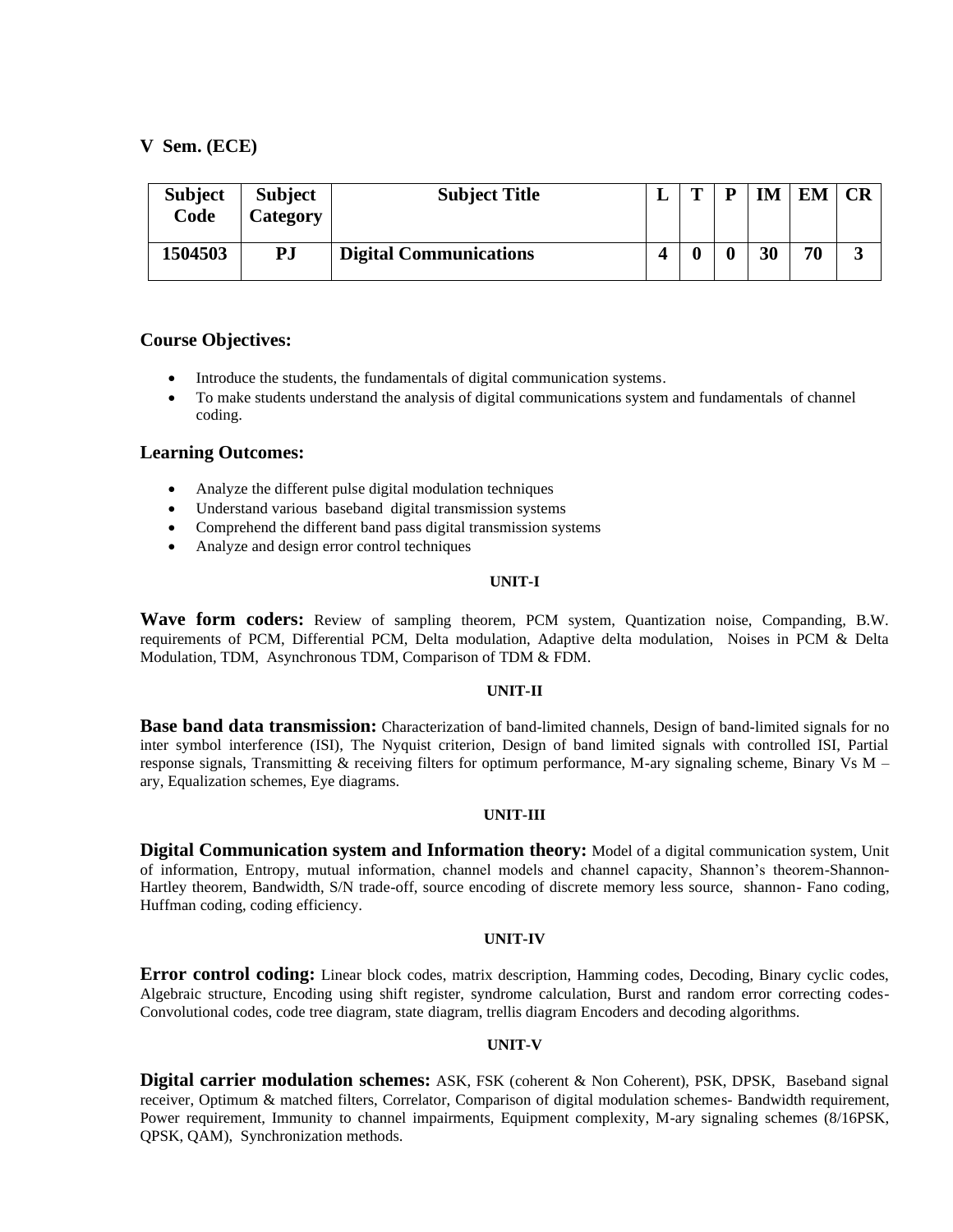# **Text Books:**

- 1. Simon Haykin, "Communication Systems", 3rd Edition, Wiley Estern
- 2. Sam Shanmugam,, K "Analog & Digital Communication Systems", John Willey & Sons (I, II, III, IV, V)
- 3. B.P. Lathi, "Modern Digital and Analog Communication Systems", Oxford University Press, 2nd Edition, 1996

- 1. George Kennedy and Bernard Davis, "Electronics & Communication System", TMH, 2004.
- 2. R.P. Singh & S.D. Sapre, "Communication Systems, Analog & Digital", Tata McGraw-Hill.
- 3. Taub, H & Schilling D.L.", Principles of Communication System, McGraw Hill, 3rd Edition, 2009.
- 4. Bernard Sklar, "Digital Communications", Prentice-Hall PTR, 2<sup>nd</sup> Edition, 2001.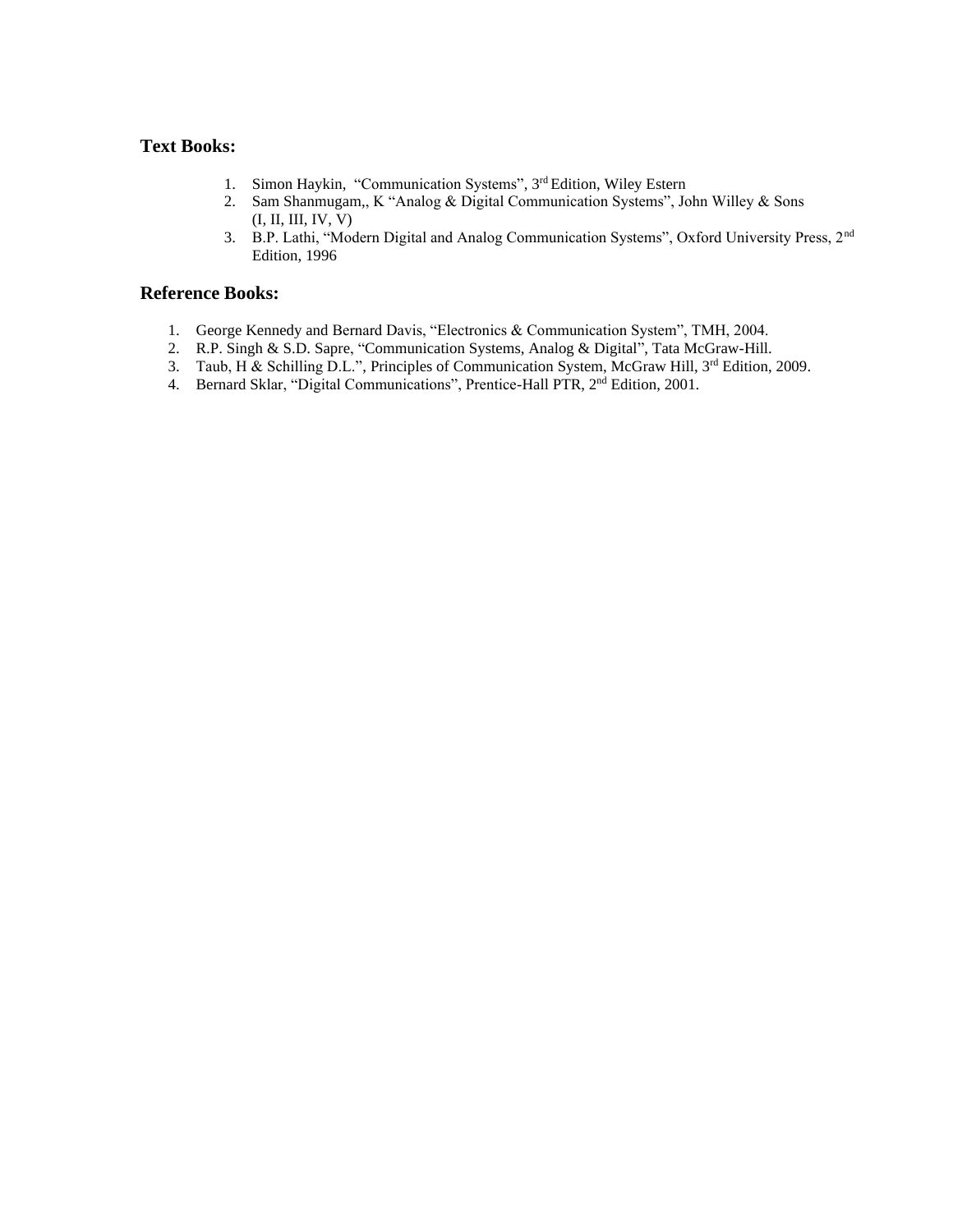| <b>Subject</b><br>Code | <b>Subject</b><br>Category | <b>Subject Title</b>                   | m | D | <b>IM</b> | EM | CR |
|------------------------|----------------------------|----------------------------------------|---|---|-----------|----|----|
| 1504504                | PJ                         | <b>Antennas &amp; Wave Propagation</b> |   |   | 30        | 70 |    |

#### **Course Objectives:**

• The student will learn the fundamental principles of transmission line theory related to communications including the propagation of signals on a transmission line and in free space.

#### **Learning Outcomes:**

- Apply the antenna basics to analyze different antennas practically
- Analyze different antenna Arrays, VHF, UHF and micro wave antennas.
- Able to solve engineering problems with wide range of solutions in antennas and wave propagation.
- Apply the knowledge of antenna measurements and wave propagation concepts in antenna design.

#### **UNIT- I**

**Antenna Basics:** Introduction, Basic antenna parameters- patterns, Beam Area, Radiation Intensity, Beam Efficiency, Directivity-Gain-Resolution, Effective height, Antenna Apertures, Friis transmission formula, Illustrative problems. Fields from oscillating dipole, Antenna temperature, front–to-back ratio, basic Maxwell's equations, retarded potential-Helmholtz Theorem, Radiation from Small Electric Dipole, Quarter wave Monopole and Half wave Dipole – Current Distributions, Field Components, Radiated power, Radiation Resistance, Beam width, Directivity, Effective Area and Effective Height, Natural current distributions, far fields.

#### **UNIT- II**

**Antenna Arrays:** Point sources- Definition, Patterns, arrays of 2 Isotropic sources. Principle of Pattern Multiplication, Uniform Linear Arrays – Broadside Arrays, End fire Arrays, Derivation of their characteristics and comparison, BSA with Non-uniform Amplitude Distributions, Bionomial Arrays.

#### **UNIT- III**

**VHF, UHF AND Microwave Antennas:** Arrays with Parasitic Elements, Yagi - Uda Arrays, Folded Dipoles & their characteristics. Helical Antennas, Horn Antennas, Parabolic Reflector, Micro strip Antennas.

**Antenna Measurements:** Introduction, Directivity Measurement, Gain Measurements (by comparison, Absolute and 3-Antenna Methods).

#### **UNIT- IV**

**Wave Propagation-I:** Introduction, Characterizations and general classifications, different modes of wave propagation, Ray/ Mode concepts. Ground wave propagation (Qualitative treatment) - Introduction, Plane earth reflections, Space and surface waves, wave tilt, curved earth reflections. Space wave propagation- Introduction, field strength variation with distance and height, effect of earth's curvature, absorption, Super refraction, M-curves and duct propagation, scattering phenomena, tropospheric propagation, fading and path loss calculations.

#### **UNIT- V**

**Wave Propagation-II:** Sky wave propagation- Introduction, structure of Ionosphere, refraction and reflection of sky waves by Ionosphere, Ray path, Critical frequency, MUF, LUF, OF, Virtual height and Skip distance, Relation between MUF and Skip distance, Multi-HOP propagation, Energy loss in Ionosphere, Summary of Wave Characteristics in different frequency ranges.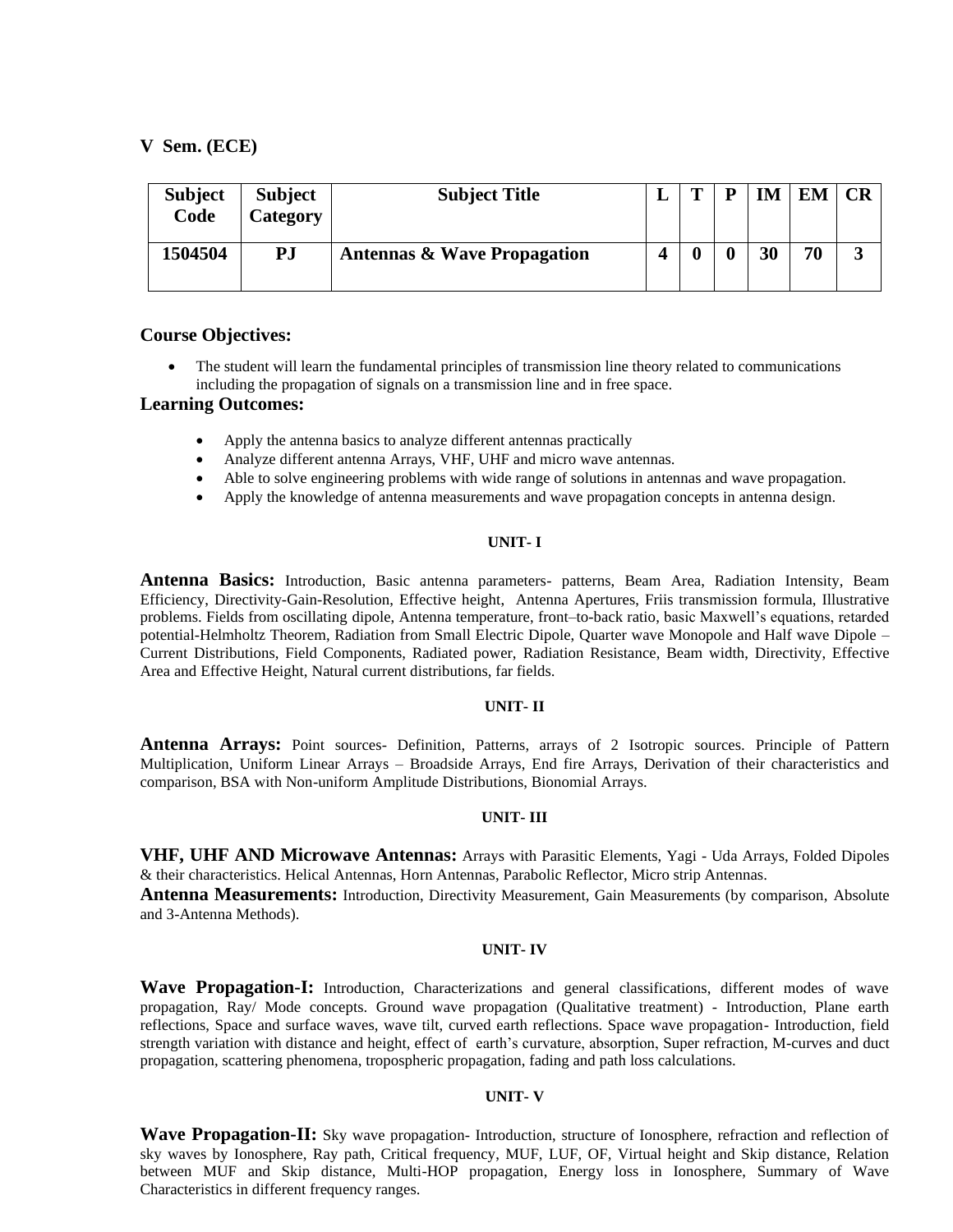# **Text Books:**

- 1. John D. Kraus, Ronald J. Marhefka and Ahmad S. Khan, "Antennas and wave propagation", TMH, New Delhi, 4<sup>th</sup> Edition, (Special Indian Edition), 2010
- 2. E.C. Jordan and. Balmain, "Electromagnetic Waves and Radiating Systems", PHI, 2<sup>nd</sup> Edition, 2000.
- 3. C.A. Balanis, "Antenna Theory" John Wiley & Sons, 2<sup>nd</sup> Edition, 2001.

- 1. K.D. Prasad, "Antennas and Wave Propagation", Satya Prakashan, Tech India Publications, New Delhi, 2001
- 2. F.E. Terman, "Electronic and Radio Engineering," McGraw-Hill, 4<sup>th</sup> Edition, 1955.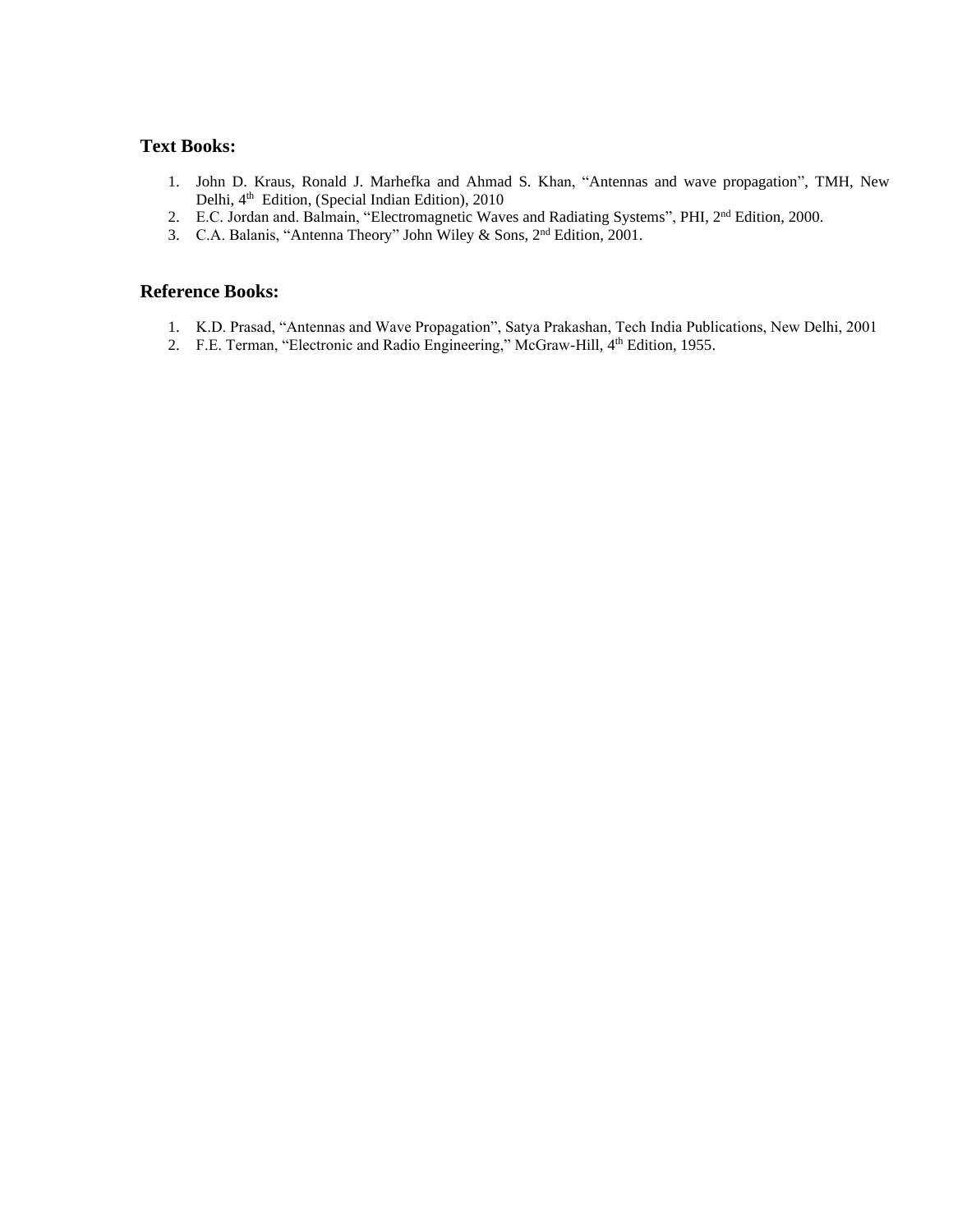| <b>Subject</b><br>Code | <b>Subject</b><br>Category | <b>Subject Title</b>         | m | D | TМ | d N/ | CR |
|------------------------|----------------------------|------------------------------|---|---|----|------|----|
| 1515505                | PN                         | <b>Computer Organization</b> |   |   | 30 | 70   | ມ  |

# **Course Objectives:**

- To give the concepts related to Computer Organization and Design
- To introduce CPU, Memory, I/O Devices

# **Learning Outcomes:**

- Acquire the knowledge of Digital Computer Hardware that is essential for a student of any branch of Engineering
- Learn the basic concepts of various units of computer which is essential in all fields of Engineering and Science
- Use their knowledge in Embedded system Applications which are common for the fields "CSE" and "ECE"
- They can use these concepts as "Domain Knowledge" for various industrial applications

# **UNIT-I**

**Basic Structure of Computers:** Computer Types, Functional Units, Basic operational Concepts, Bus Structures, Software, Performance, Multiprocessors and Multi Computers.

**Register Transfer and Micro Operations**: Register transfer, Bus and Memory transfers, Arithmetic micro operations, Logic micro operations, Shift Micro Operations, Arithmetic Logic shift units.

#### **UNIT-II**

**Basic Computer Organization and Design:** Instruction codes, computer Registers and instructions, Timing and control, instruction cycles, memory- reference instructions, Input-Output and interrupt.

**Microprogrammed Control**: Control Memory, Address Sequencing, Micro Program Example, Design of Control Unit.

#### **UNIT-III**

**Central Processing Unit:** General register Organization, Stack Organization, Instruction formats, Addressing Modes, Program Control, RISC, Parallel Processing, Pipelining, Arithmetic Pipeline, Instruction Pipeline.

#### **UNIT-IV**

**Input-Output Organization:** Peripheral Devices, Input-Output interface, Asynchronous data transfer, Modes of Transfer, Priority Interrupt, DMA, Input-Output Processor, Serial Communication.

#### **UNIT-V**

**Memory Organization:** Memory Hierarchy, Main memory, Auxiliary memory, Associative Memory, Cache Memory, Virtual memory, Characteristics of Multiprocessors, Interconnection Structures, Inter Processor Arbitration, Inter Processor Communication and Synchronization, Cache Coherence, Shared Memory Multiprocessors.

# **Text Books:**

- 1. Carl Hamacher, Zvonks Vranesic, SafeaZaky, "Computer Organization", 5<sup>th</sup> Edition, Tata McGraw-Hill.(Unit I-1chapter)
- 2. M. Moris Mano, "Computer Systems Architecture", 3rd Edition, Pearson/PHI.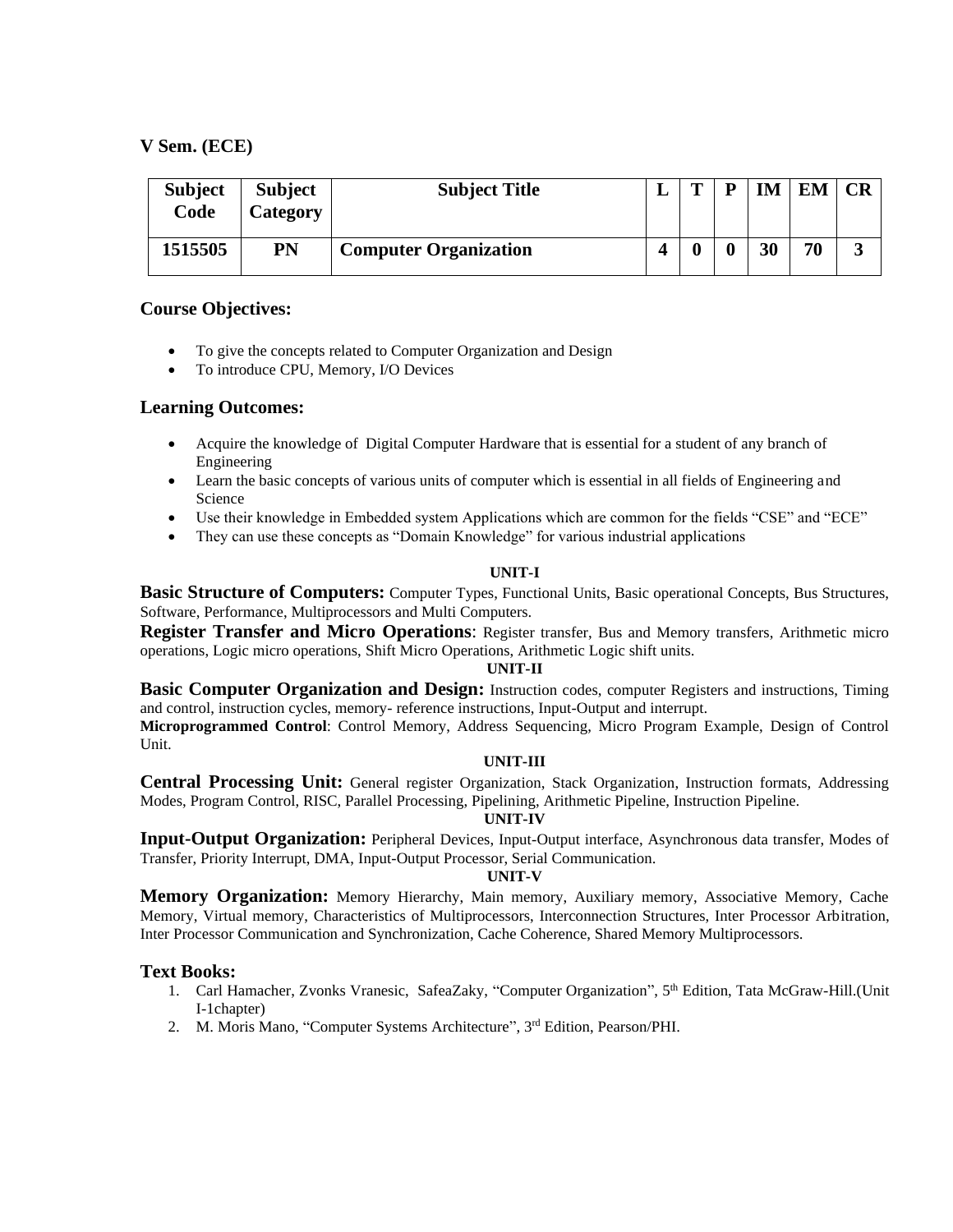- 1. William Stallings, Computer Organization and Architecture, 6<sup>th</sup> Edition, Pearson/PHI.
- 2. S Andrew S. Tanenbaum, Structured Computer Organization, 4<sup>th</sup> Edition, PHI/Pearson
- 3. P. Sivarama, Dandamudi, "Fundamentals or Computer Organization and Design", Springer Int. Edition.
- 4. John L. Hennessy and David A. Patterson, "Computer Architecture a quantitative approach", 4<sup>th</sup> Edition, Elsevier.
- 5. Joseph D. Dumas II, "Computer Architecture: Fundamentals and principles of Computer Design", BS Publication.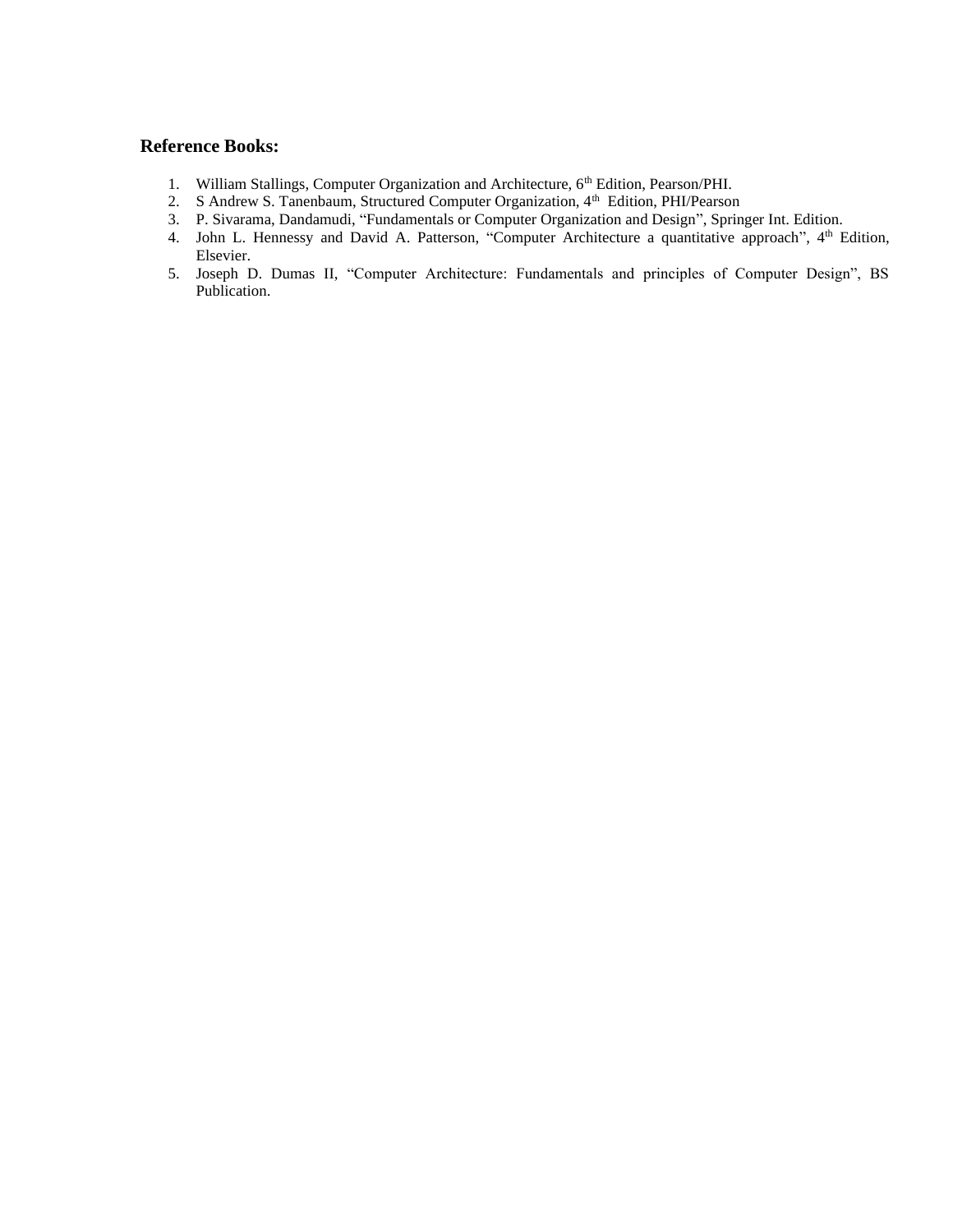| <b>Subject</b><br>Code | <b>Subject</b><br>Category | <b>Subject Title</b>           | $\mathbf{r}$ | TМ | EМ |   |
|------------------------|----------------------------|--------------------------------|--------------|----|----|---|
| 1504506                | PJ                         | <b>Digital IC Applications</b> |              | 30 | 70 | J |

# **Course Objectives:**

- To introduce VHDL and its language elements to design digital systems.
- Make students familiar with design of different combinational and sequential digital circuits.

# **Learning Outcomes:**

- Able to use computer-aided tools for development of complex digital logic circuits
- Able to model, simulate, verify, analyze and synthesize with HDL.
- Able to design and prototype with standard cell technology and programmable logic.
- Able to design tests for digital logic circuits, and design for testability.

#### **UNIT-I**

**CMOS & Bipolar Logic:** Introduction to logic families, CMOS logic, CMOS logic families, Bipolar logic, Bipolar logic families (TTL, ECL), ROM- Internal structure, Static RAM and Dynamic RAM.

#### **UNIT-II**

**The VHDL Hardware Description Language:** Design flow, program structure, types and constants, functions and procedures, libraries and packages. Structural design elements, data flow design elements, behavioral design elements, time dimension, simulation and synthesis.

#### **UNIT-III**

**Combinational Logic Design:** Decoders, encoders, three state devices, multiplexers and demultiplexers, Code Converters, EX-OR gates and parity circuits, comparators, adders & subtractors, Combinational multipliers. VHDL models for the above ICs.

#### **UNIT-IV**

**Design Examples (USING VHDL):** Design examples (using VHDL) - Barrel shifter, comparators, floating point encoder, dual parity encoder.

#### **UNIT-V**

**Sequential Logic Design:** Latches and flip-flops, PLDs, counters, shift register and their VHDL models, synchronous design methodology.

# **Text Books:**

- 1. John F. Wakerly, "Digital Design Principles & Practices" PHI/Pearson Education Asia, 3<sup>rd</sup> Edition, 2005.
- 2. J. Bhasker, "A VHDL Primer", Pearson Education/ PHI, 3rd Edition.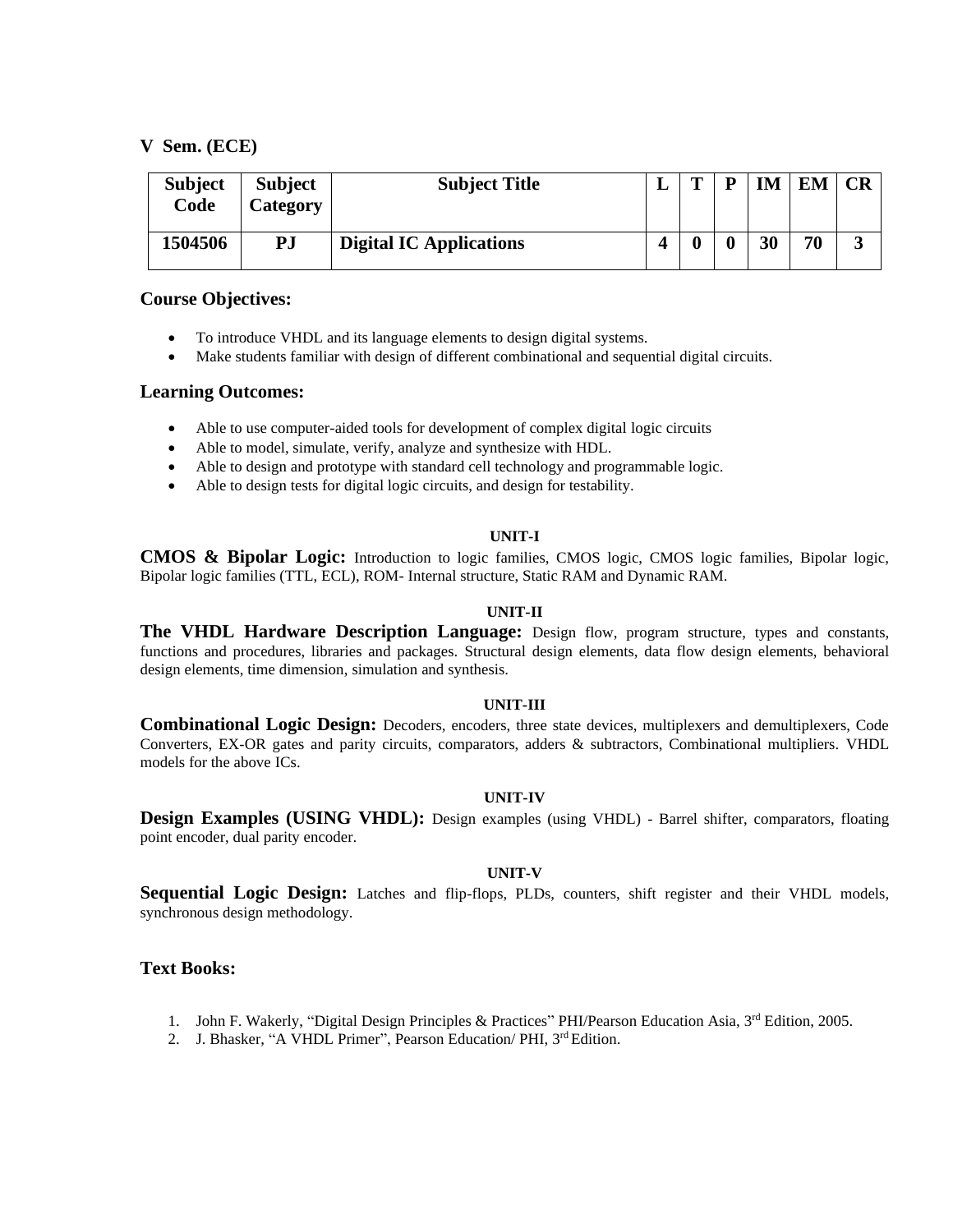- 1. Stephen Borwn and Zvonko Vramesic, "Fundamentals of Digital Logic with VHDL Design" McGraw Hill, 2<sup>nd</sup> Edition, 2005.
- 2. Charles H. Roth Jr., "Digital System Design Using VHDL", PWS Publications, 2<sup>nd</sup> Edition, 2008.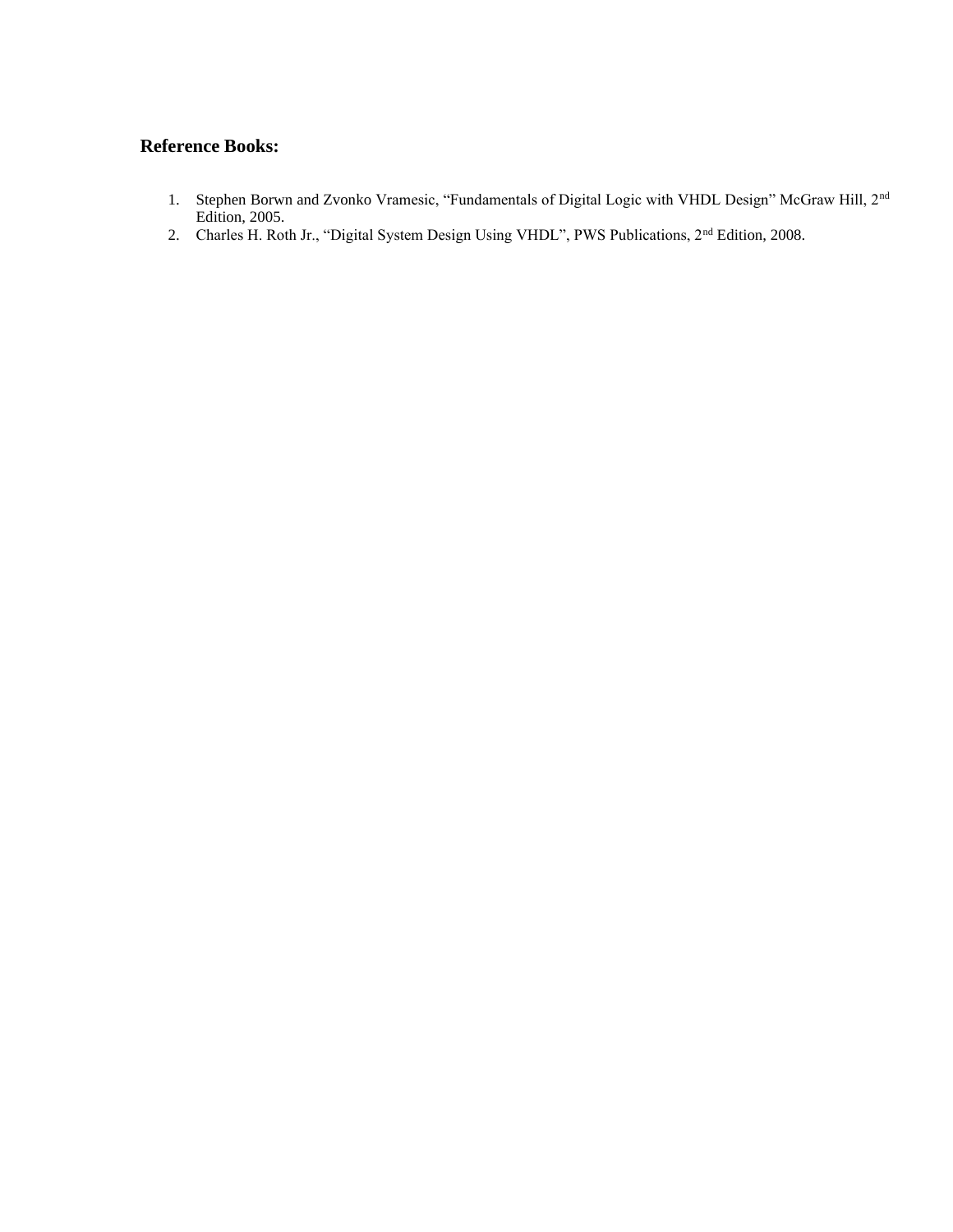| <b>Subject</b><br>Code | <b>Subject</b><br>Category | <b>Subject Title</b>       |   | m | D          | <b>IM</b> | <b>EM</b> | CR |
|------------------------|----------------------------|----------------------------|---|---|------------|-----------|-----------|----|
| 1504507                | PJ                         | <b>IC Applications Lab</b> | υ |   | $\sqrt{2}$ | 50        | 50        |    |

# **Learning Outcomes:**

- Develop applications using OP-AMPs, PLLs and Timers
- Apply active filters (LPF and HPF) in analog applications and VCO (IC 566) and Voltage Regulator (IC 723) needed in many Electronic applications
- Design and simulation of Combinational and Sequential circuits using VHDL
- Select and design appropriate data converters needed for analog and digital circuits

# **Part A: Analog IC Application Lab:**

- 1. OP AMP Applications Adder, Subtractor, Comparator Circuits.
- 2. Active Filter Applications LPF, HPF (first order).
- 3. Function Generator using OP AMPs.
- 4. IC 555 Timer Monostable and Astable Operation Circuit.
- 5. IC 566 VCO Applications.
- 6. Voltage Regulator using IC 723.
- 7. 4 bit DAC using OP AMP.
- 8. Precision Diodes

# **Part B: Digital IC Applications:**

# **(Simulate the internal structure of the following Digital IC's using VHDL)**

- 1. Logic Gates- 74XX.
- 2. Half Adder, Half Subtractor, Full Adder, Full Subtractor & Ripple Carry Adder.
- 3. 3-8 Decoder -74138 & 8-3 Encoder- 74X148.
- 4. 8 x 1 Multiplexer -74X151 and 2x4 Demultiplexer-74X155.
- 5. 4 bit Comparator-74X85.
- 6. D Flip-Flop 74X74.
- 7. JK Flip-Flop 74X109.
- 8. Decade counter-74X90.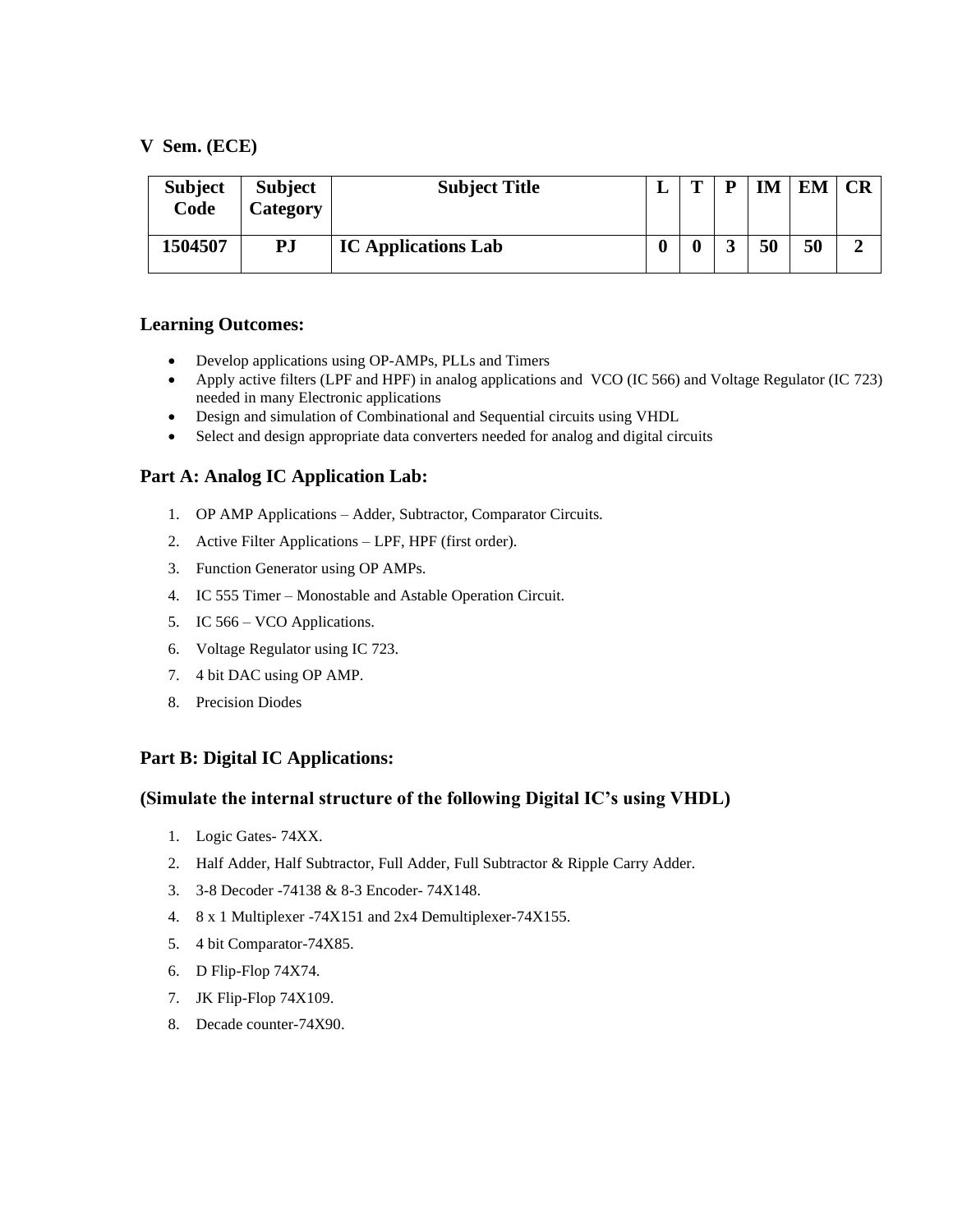| <b>Subject</b><br>Code | <b>Subject</b><br>Category | <b>Subject Title</b>                 | m | D | TМ | EM | CR |
|------------------------|----------------------------|--------------------------------------|---|---|----|----|----|
| 1504508                | PJ                         | <b>Communication Engineering Lab</b> |   |   | 50 | 50 |    |

# **Course Objectives:**

- Design and generation of AM,PM, FM,ASK,PSK, QPSK communication techniques
- Usage of Communications test equipment.

# **Learning Outcomes:**

- Use the knowledge of Amplitude, Frequency and Pulse Modulation Systems in developing analog Communication systems
- Use the knowledge of TDM, PCM, Delta Modulation, FSK, PSK, DPSK, QPSK in developing Digital Communication systems
- Perform measurements like Sensitivity, Selectivity and Fidelity of Communication subsystems and systems
- Use test equipment to test various communication systems they develop

# **Part- A: Analog Communication Lab:**

- 1. Amplitude modulation and demodulation.
- 2. Frequency modulation and demodulation.
- 3. Characteristics of Mixer.
- 4. Pre-emphasis & de-emphasis.
- 5. Pulse Amplitude Modulation and demodulation.
- 6. Pulse Width Modulation and demodulation.
- 7. Pulse Position Modulation and demodulation.
- 8. Radio Receiver measurements Sensitivity, Selectivity, & Fidelity.

# **Part- B: Digital Communication Lab:**

- 1. Sampling Theorem verification.
- 2. Time division multiplexing.
- 3. Pulse Code Modulation.
- 4. Delta modulation.
- 5. Frequency shift keying Modulation and Demodulation.
- 6. Phase shift keying Modulation and Demodulation.
- 7. Differential phase shift keying Modulation and Demodulation.
- 8. QPSK Modulation and Demodulation.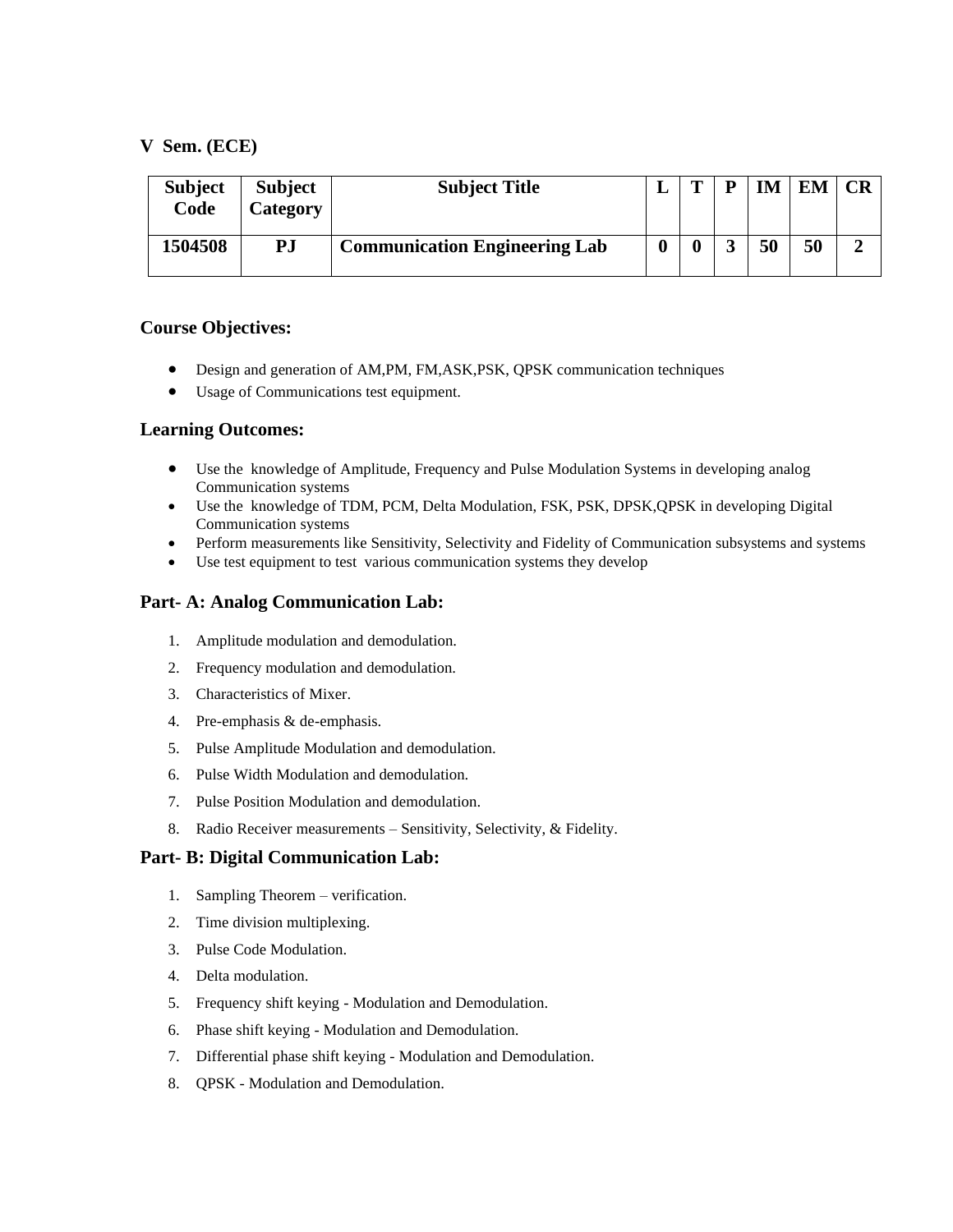| <b>Subject</b><br>Code | <b>Subject</b><br>Category | <b>Subject Title</b>                                         |                  | m | D | IМ | EM | CR |
|------------------------|----------------------------|--------------------------------------------------------------|------------------|---|---|----|----|----|
| 1525601                | <b>HS</b>                  | <b>Managerial Economics and Financial</b><br><b>Analysis</b> | $\boldsymbol{4}$ |   |   | 30 | 70 |    |

#### **Objectives:**

- $\triangleright$  To equip the budding engineering student with an understanding of concepts and tools of economic analysis.
- ➢ Provide knowledge of managerial economics through differential economics concepts, accounting concepts are necessary to analyze and solve complex problems relating financial related matters in bog industries.
- ➢ An understanding of professional and ethical responsibility and ability to communicate effectively.
- ➢ The broad education necessary to understand the impact of engineering solutions in a global and societal context.
- ➢ Recognition of the need for, and an ability to engage in life-long learning and to meet contemporary issues.

#### **Course Outcomes:**

• Expected to achieve the overall course objective to understand and enhancing the knowledge regarding managerial concepts and obtaining optimal solutions. And to get an idea of analysis of firm's financial position with the techniques of financial analysis and ratio analysis.

#### **UNIT-I**

#### **Introduction to Managerial Economics:**

Definition, nature and scope of Managerial Economics – relation with other disciplines. Demand analysis – Determinants, Law of Demand and its exceptions – Elasticity of Demand – Types and Measurement of Elasticity of Demand – Methods of Demand Forecasting.

#### **UNIT-II**

#### **Theory of Production And Cost Analysis:**

**Production Functions:** Law of variable proportion, Isoquants and Isocost, least cost combination of inputs, Returns to Scale and Cobb- Douglas production function. Internal and external economies of scale.

**Cost Analysis:** Cost concepts – Break-Even Analysis (BEA) – Break Even Point – significance and limitations of BEA.

#### **UNIT-III**

# **Introduction to Markets and Pricing**

**Markets Structures**: Perfect and Imperfect competition – features of Perfect Competition, Monopoly, Monopolistic Competition and Oligopoly. Price- Output determination under perfect competition, monopoly and monopolistic competition – Price rigidity in Oligopoly.

**Methods of Pricing:** Cost plus pricing, marginal cost pricing, skimming pricing, penetration pricing, differential pricing and administrative pricing.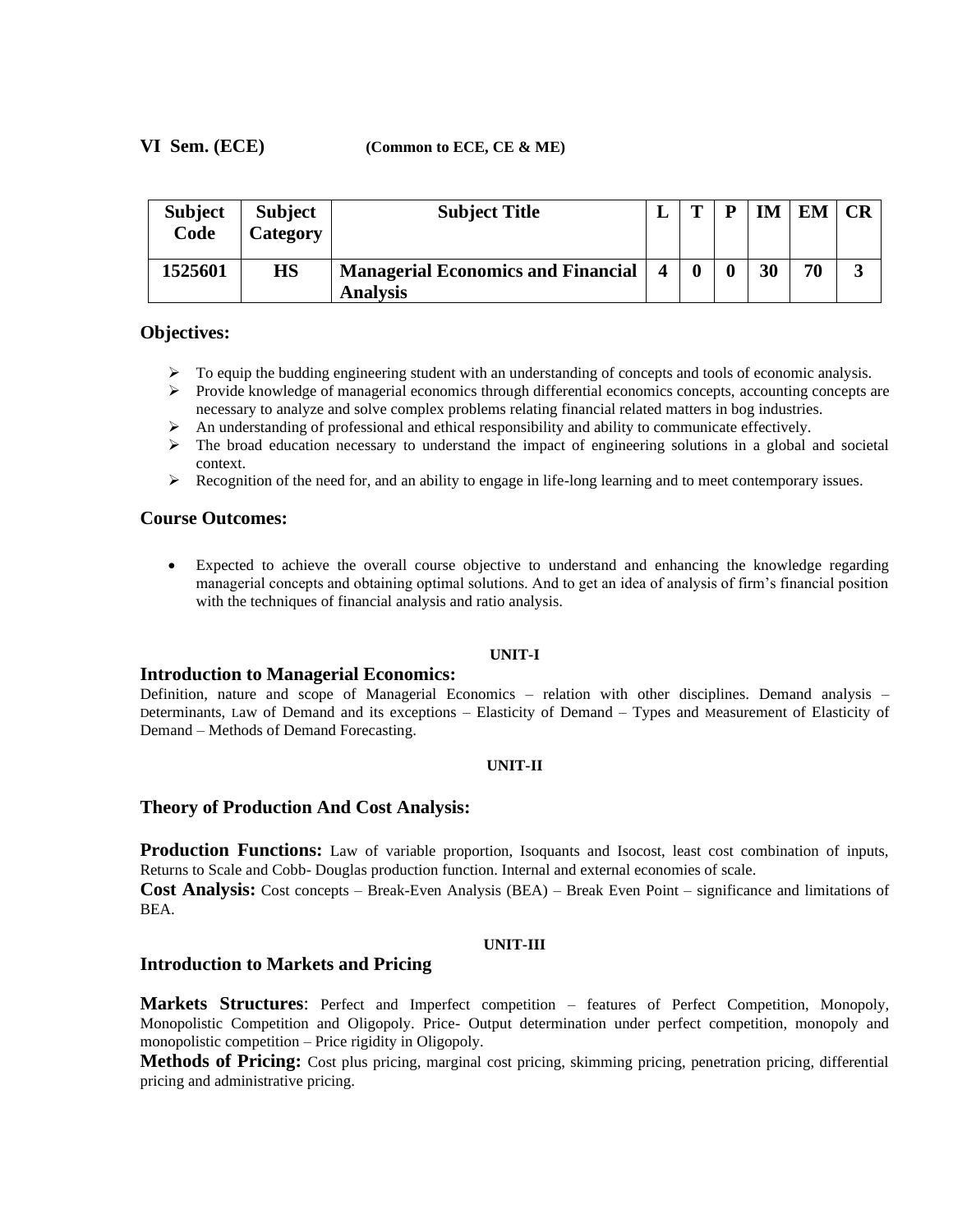#### **UNIT-IV**

# **Business Organizations and Capital Budgeting**

**Business Organizations:** Types of business organizations- Sole Proprietorship, Partnership, Joint Stock Company, Public Ltd and Private Ltd companies, Public Private Partnership (PPP).

**Capital Budgeting:** Types of capital, methods and sources of raising Capital. Capital Budgeting Techniques: Payback Period Method, Accounting Rate of return (ARR) and Net Present Value Method (NPV) (simple problems).

#### **UNIT-V**

#### **Financial Accounting and Analysis:**

Double Entry Book keeping, Journal, Ledger, Trail Balance – Final Accounts (Preparation of Trading Account, Profit and Loss Account and Balance Sheet without adjustments). Analysis and interpretation of financial statements through ratios (Liquidity, Profitability and Activity Ratios) (Simple problems).

# **Text Books:**

- 1. Varshney & Maheswari: Managerial Economics, Sultan Chand Publishers.
- 2. Prasad and K.V.Rao: Financial Accounting, jaibharth Publishers, Vijayawada.

- 1. P.L Mehtha: Managerial Economics, Sulthan Chand Publishers
- 2. K K Dewett [Managerial Economics](https://www.schandpublishing.com/author-details/k-k-dewett/508) ,S. Chand Publishers
- 3. S.P Jain & K.L Narang: Financial Accounting, Kalyani publishers.
- 4. M.Sugunatha Reddy: Managerial Economics and Financial Analysis, Research India Publication, New Delhi.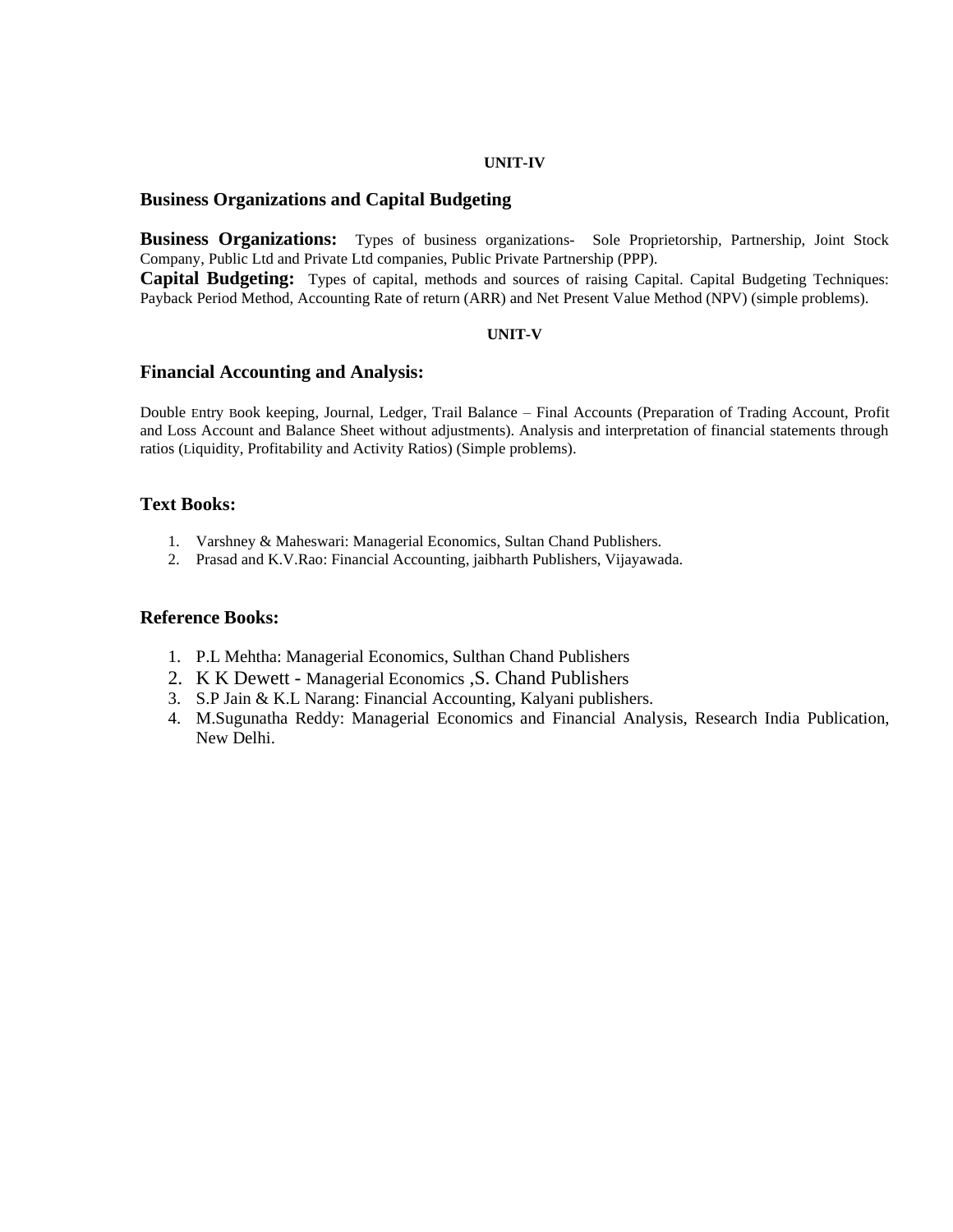| <b>Subject</b><br>Code | <b>Subject</b><br>Category | <b>Subject Title</b>             | m | <b>IM</b> | EМ |   |
|------------------------|----------------------------|----------------------------------|---|-----------|----|---|
| 1504602                | PJ                         | <b>Digital Signal Processing</b> |   | 30        | 70 | ມ |

# **Course Objectives:**

- To become familiar with Discrete Fourier Transform and its efficient computation.
- To understand various IIR and FIR realization techniques.
- To know the design of IIR and FIR filters.

#### **Learning Outcomes:**

- Get the knowledge of discrete time signals and systems
- Apply Z-Transforms in digital system design
- Write algorithms for Fast Fourier Transforms
- Realize Digital Filters
- Design IIR and FIR filters for the desired characteristics.

#### **UNIT-I**

**Z–Transforms:** Review of Discrete-time signals and systems, z-transform- definition, ROC and its properties, analysis of LTI system using z-transform, The Inverse z-transform using- contour integration, long division, inspection method, convolution method & residue method. Z-transform properties, solution of linear constant coefficient difference equations using z-transforms.

#### **UNIT-II**

**Discrete Fourier series:** DFS representation of periodic sequences, Properties of discrete Fourier series, Discrete Fourier Transform (DFT), properties of DFT, linear convolution of sequences using DFT.

**Fast Fourier Transforms:** Efficient computation of the DFT, Decimation in time and decimation in frequency FFT algorithms, FFT algorithms for composite N.

#### **UNIT-III**

**Realization of Digital Filters:** Block diagram representation of linear constant-coefficient difference equations, basic structures of IIR filters- direct form I, direct form II, transposed form, cascade form, parallel forms, basic structures of FIR filters-Direct form, Cascade form, Linear phase structure, Lattice structures.

#### **UNIT-IV**

**IIR Digital Filters:** General considerations-Causality and its implications, Characteristics of Practical Frequencyselective filters, Design of analog filters-Butterworth and chebyshev approximations, IIR filter design by backward difference, Impulse Invariance, Bilinear transformation, design examples: frequency transformations, Illustrative Problems.

#### **UNIT-V**

**FIR Digital Filters:** Symmetric and Anti-symmetric FIR filters, Design of Linear Phase FIR digital filters using windows, Frequency sampling technique, comparison of IIR and FIR filters, Illustrative Problems, applications of DSP (Dual Tone Multifrequency signal detection, Spectral analysis of sinusoidal and nonstationary signals).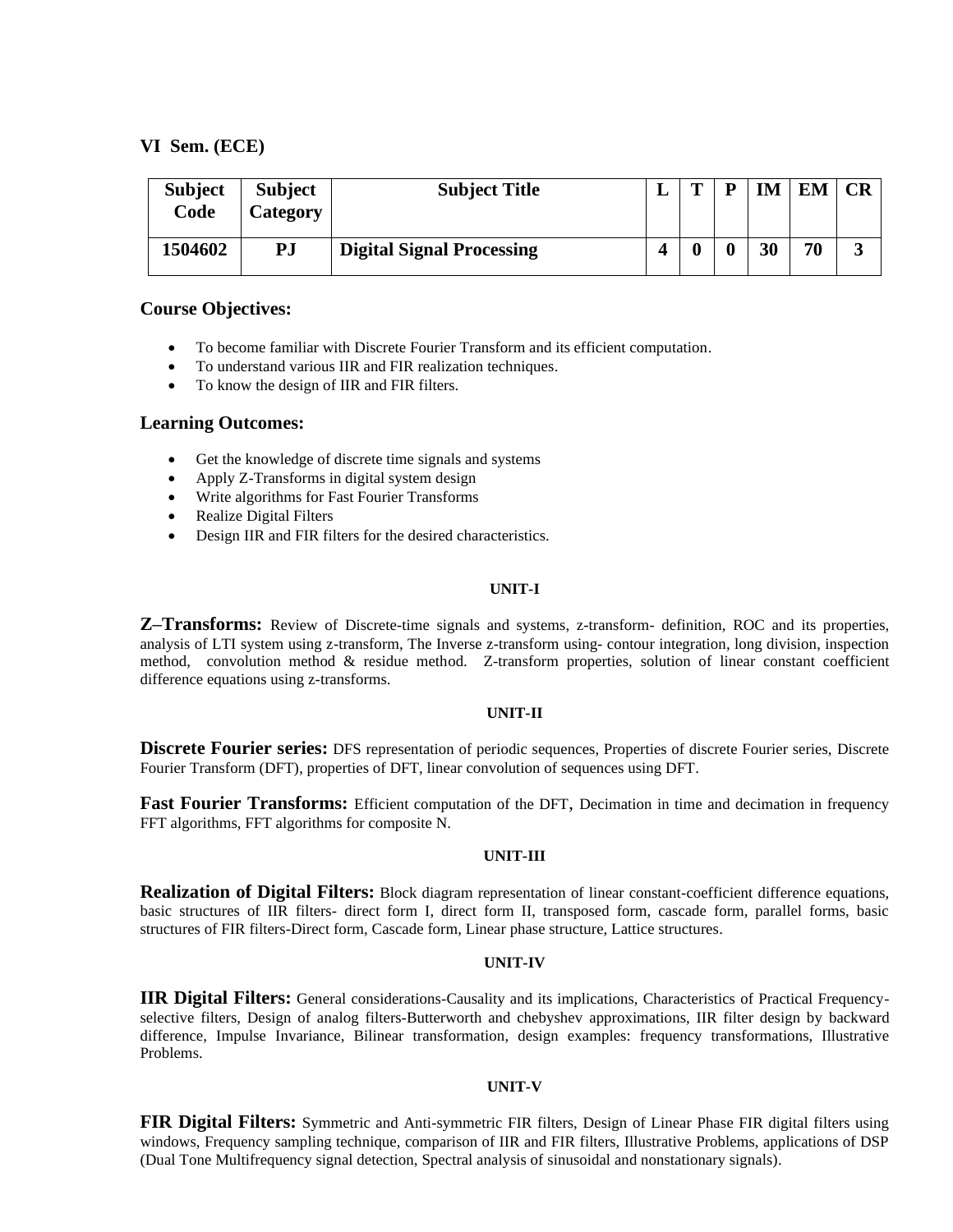# **Text Books:**

- 1. A.V.Oppenheim and R.W. Schaffer, & J R Buck, "Discrete Time Signal Processing," 2nd ed., Pearson Education, 2012.
- 2. John G. Proakis, Dimitris G. Manolakis, "Digital signal processing, principles, Algorithms and Aapplications", Pearson Education/PHI, 4<sup>th</sup> Edition, 2007.
- 3. Sanjit K Mitra, "Digital signal processing", A computer base approach- Tata McGraw-Hill, 3rd Edition, 2009.

- 1. Andreas Antoniou, Digital signal processing: Tata McGraw-Hill, 2006.
- 2. Digital signal processing: M H Hayes, Schaum's Outlines, Tata McGraw-Hill, 2007.
- 3. A. Anand Kumar, "Digital Signal Processing," PHI Learning, 2011.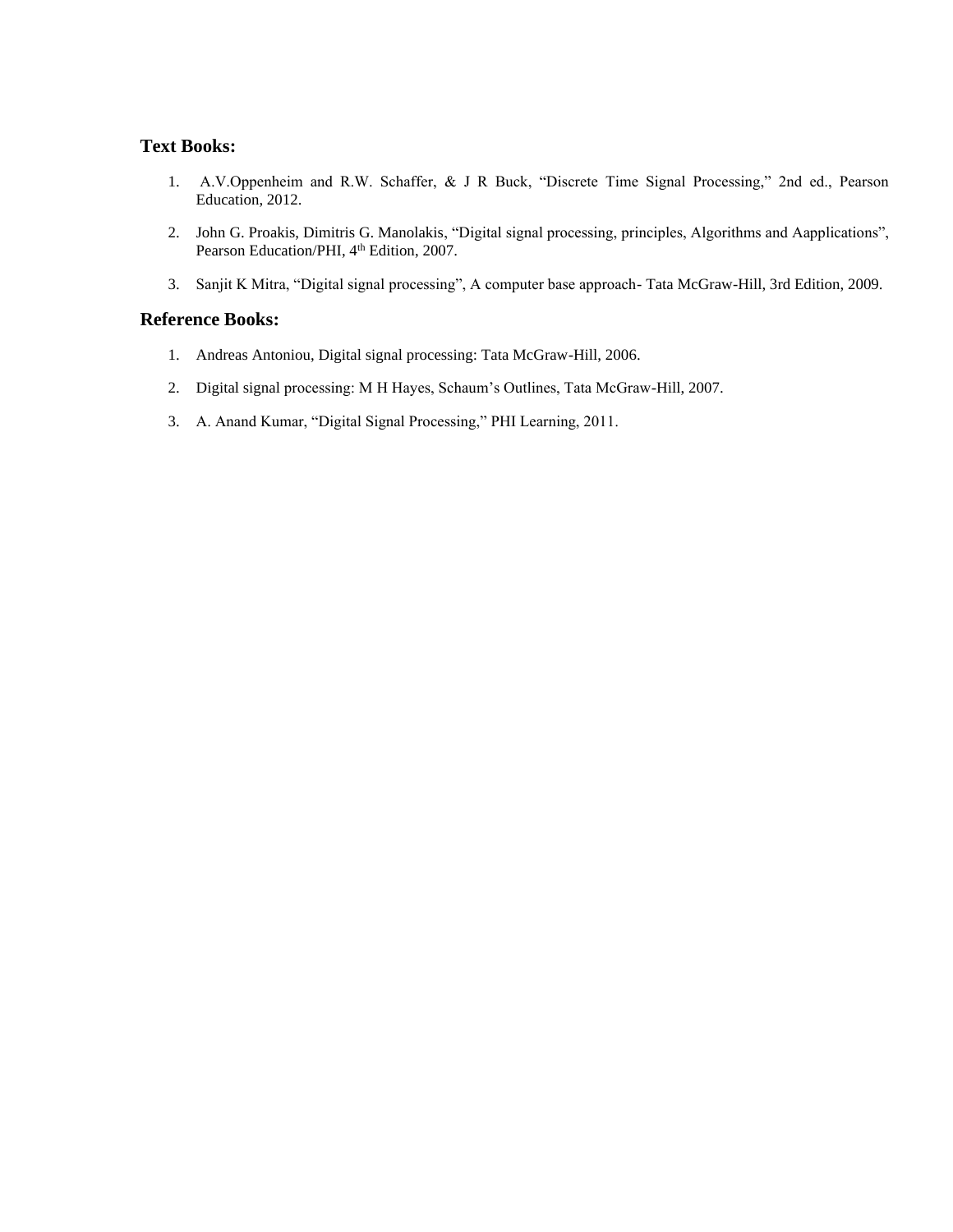| <b>Subject</b><br>Code | <b>Subject</b><br>Category | <b>Subject Title</b>         | $\mathbf{r}$ | TМ | EМ |   |
|------------------------|----------------------------|------------------------------|--------------|----|----|---|
| 1504603                | PJ                         | <b>Microwave Engineering</b> |              | 30 | 70 | J |

# **Course Objectives:**

• To impart Knowledge about various microwave components, microwave junctions, microwave tubes and microwave signal characteristic measurements

# **Learning Outcomes:**

- Implement Wave guide and Microwave components for various applications.
- Analyze various micro Wave Oscillators and Amplifiers
- Know the significance, types and characteristics of the slow wave structures used for transmission of microwave frequencies.
- Perform Microwave measurements

#### **UNIT-I**

**Microwave tubes-I:** Limitations and losses of conventional tubes at microwave frequencies. Microwave tubes-O type and M type classifications. O type tubes: Two cavity klystron-structure, Reentrant cavities, Velocity modulation process and Applegate diagram, Bunching process and small signal theory-Expressions for output power and efficiency. Reflex Klystron – structure, Velocity Modulation, Applegate diagram, Mathematical theory of bunching, Output power, efficiency, Oscillating modes and output characteristics, Effect of repeller Voltage on output Power, Illustrative Problems.

#### **UNIT-II**

**Helix TWTS:** Significance, Types and characteristics of slow wave structures; Structure of TWT and amplification process, Suppression of oscillations, gain considerations.

**M -Type Tubes:** Introduction, Magnetrons, Different types, Cylindrical magnetron-Hull cutoff and Hartree conditions, Modes of resonance and PI-mode operation, Separation of PI-mode, Output characteristics, Illustrative Problems.

#### **UNIT-III**

**Microwave Solid State Devices:** Classification , applications, Tunnel diode, Gunn diode- principles, RWH theory, Characteristics, Basic modes of operation - Gunn oscillation modes, IMPATT diode, PIN diode, Varactor diode, Crystal diode, Schottky Barrier diode, Parametric amplifier.

#### **UNIT-IV**

**Microwave Components:** Microwave hybrid circuits-S-parameters of two port network, Attenuators, Phase shifters, Wave guide Tees and their S-matrices, Bends, Corners and twists. Two hole Directional coupler and its Smatrix, Ferrites-composition and characteristics, Faraday rotation, Gyrator, Isolators and circulators, S-matrix of circulator and isolator.

#### **UNIT-V**

**Microwave Measurements:** Measurement of frequency, Power, VSWR, Impedance, Reflection coefficient, Attenuation constant, S-parameters and Q of a cavity Resonator.

**Microwave ICs:** Advantages of MICs, Hybrid MICs, Monolithic MICs- advantages, materials and fabrication, Striplines and micro striplines.

# **Text Books:**

- 1. Samuel Y Liao, "Microwave devices and circuits", Prentice Hall, 1999.
- 2. M. Kulkarni, "Microwave and Radar Engineering", Umesh Publications, 1998.
- 3. Annapoorna Das and Sisir K. Das, "Microwave Engineering", Tata McGraw-Hill, 2000.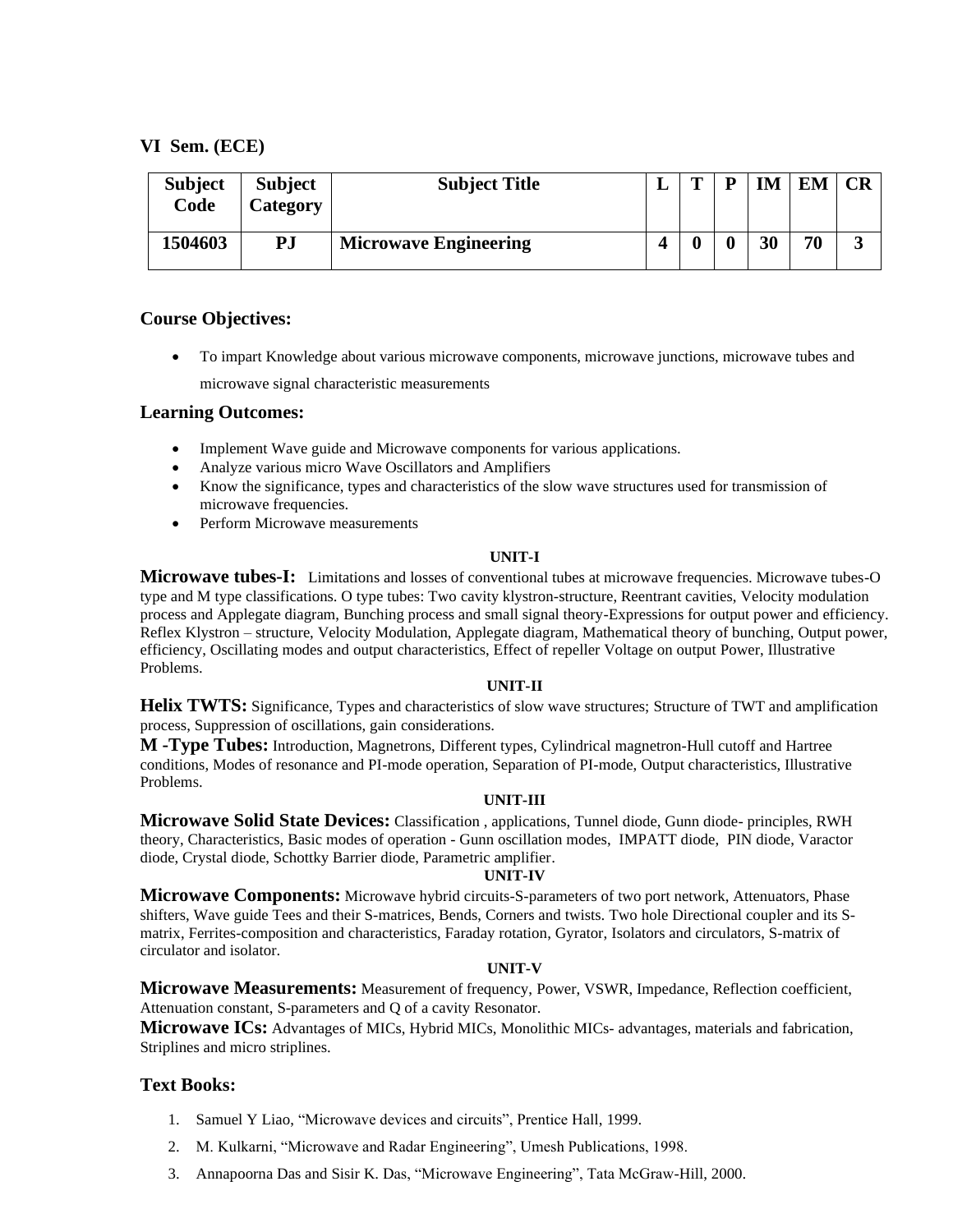- 1. Herbert J. Reich, J. G. Skalnik, P. F. Ordung and H. L. Krauss, "Microwave principles," CBS publishers and distributors, New Delhi, 2004.
- 2. R. E. Collin, "Foundations for microwave engineering," IEEE press, John Wiley,  $2<sup>nd</sup>$  Edition, 2002.
- 3. Om. P. Gandhi, "Microwave Engineering and Applications," Pergamon, 1981.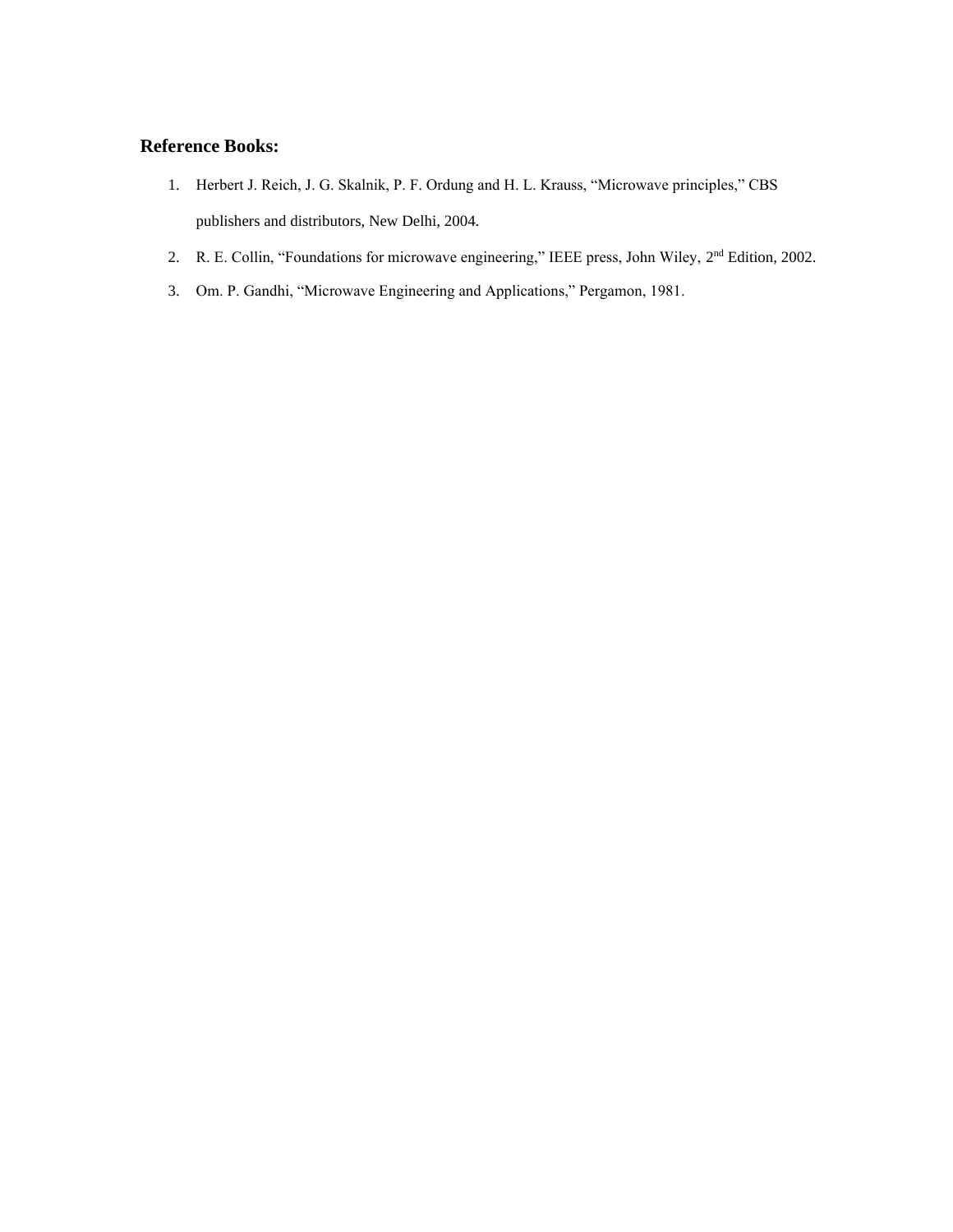| <b>Subject</b><br>Code | <b>Subject</b><br>Category | <b>Subject Title</b>   | m | D | IM | EM | <b>CR</b> |
|------------------------|----------------------------|------------------------|---|---|----|----|-----------|
| 1512604                | PN                         | <b>Control Systems</b> |   |   | 30 | 70 | J         |

#### **Course Objectives:**

In this course it is aimed to introduce to the students the principles and applications of control systems in everyday life. The basic concepts of block diagram reduction, time domain analysis solutions to time invariant systems It also deals with the different aspects of stability analysis of systems in frequency domain and time domain and to design compensators in frequency domain to improve the performance.

**COURSE OUTCOMES:** On successful completion of this course, the students will be able to

1. Demonstrate knowledge on

- modelling of physical systems
- time and frequency domain specifications used for stability analysis.
- various methods of determining the stability of the system
- realization of various compensators
- 2. Analyze the stability of the system in time and frequency domains.
- 3. Design
	- lag, lead, lag-lead compensators in frequency domain.
- 4. Evaluate
	- the transfer function using block diagram reduction technique and signal flow graph.
	- steady state error and static error constants.
	- system stability in time and frequency domains.

#### **UNIT-I**

**Control System Concepts:** Introduction to Control Systems, Classification. Transfer function, Effect of feedback, mathematical modelling of Physical Systems, block diagram, reduction techniques – signal flow graphs and mason's gain formula. Transfer function of simple electrical systems.

#### **UNIT-II**

**Time Domain Analysis:** Standard test signals, Time response of first and second order systems- Time response specifications – Steady state error and error Constants- Response of P, PI, and PID Controllers.

#### **UNIT-III**

**Concept of Stability and Root Locus:** The Concept of Stability, necessary Conditions for stability – Routh Hurwitz's Criterion – Limitations of Routh's stability – Root Locus Concept – Construction of Root Loci, Effect of Poles & Zeros on stability.

#### **UNIT-IV**

**Frequency Domain Analysis:** Introduction, Correlation between time and frequency response, Frequency domain Specifications. Bode Plots, Nyquist stability Criterion - Gain and Phase margin.

#### **UNIT-V**

**Compensation Techniques for Linear Control Systems:** System Design and Compensation – Realization of basic lead, lag and lead – lag cascade Compensations in frequency domain.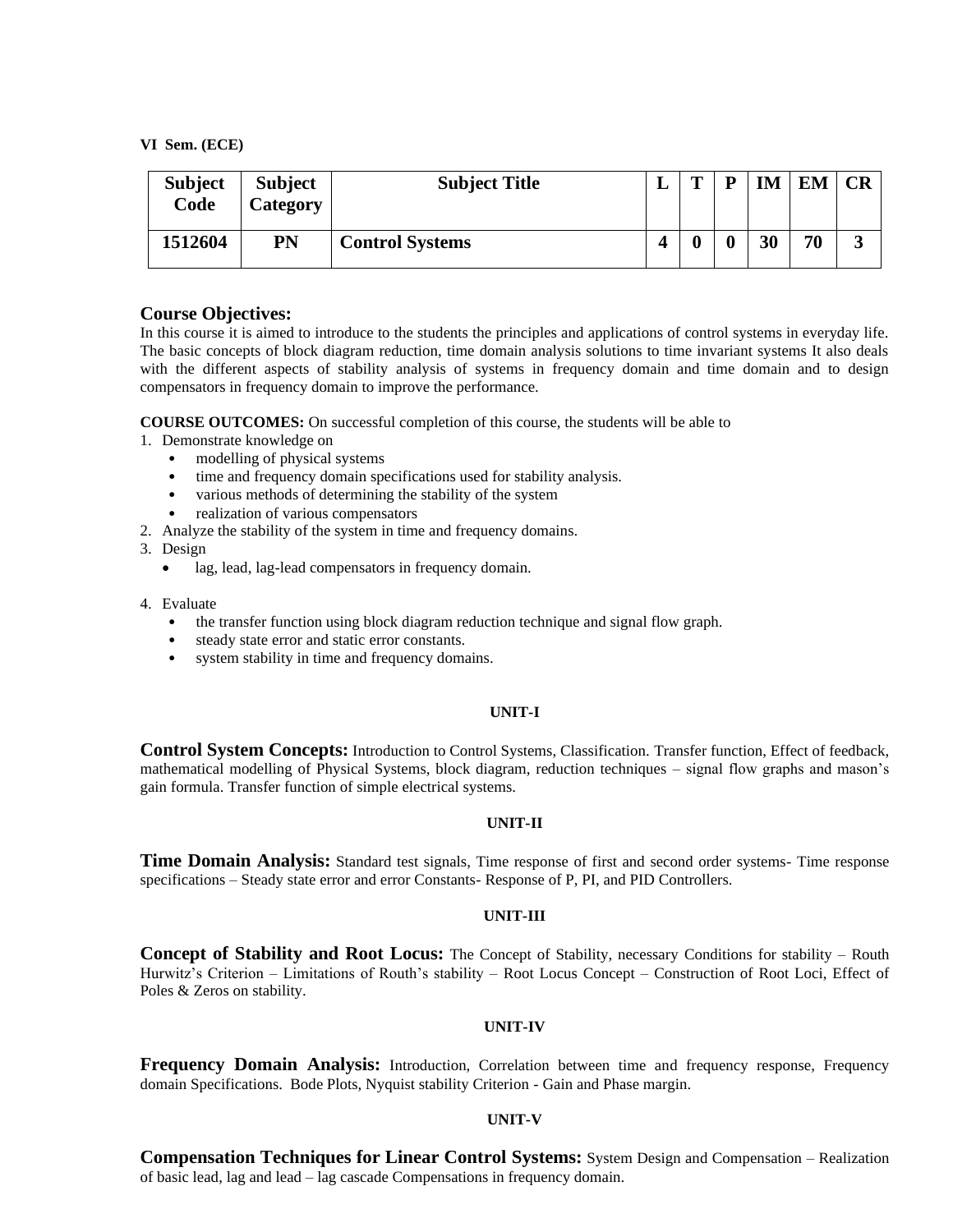# **Text Books**:

- 1. "Control Systems Engineering" by I. J. Nagrath and M. Gopal, New Age International (P) Limited, Publishers, 5<sup>th</sup> edition, 2007.
- 2. "Automatic Control Systems" by B. C. Kuo and Farid Goinaraghi John Wiley and Son's, 8<sup>th</sup> edition, 2003.
- 3. "Control Systems" by A. Anand Kumar, Prentice Hall of India Pvt. Ltd.

- 1. "Modern Control Engineering" by Katsuhiko Ogata, Prentice Hall of India Pvt. Ltd., 5<sup>th</sup> edition, 2010.
- 2. "Control Systems Engineering" by NISE, 5<sup>th</sup> edition, John Wiley.
- 3. "Modern Control Systems" by C. Dorf, Robert H.Bishop, 12<sup>th</sup> edition, Pearson New International Edition.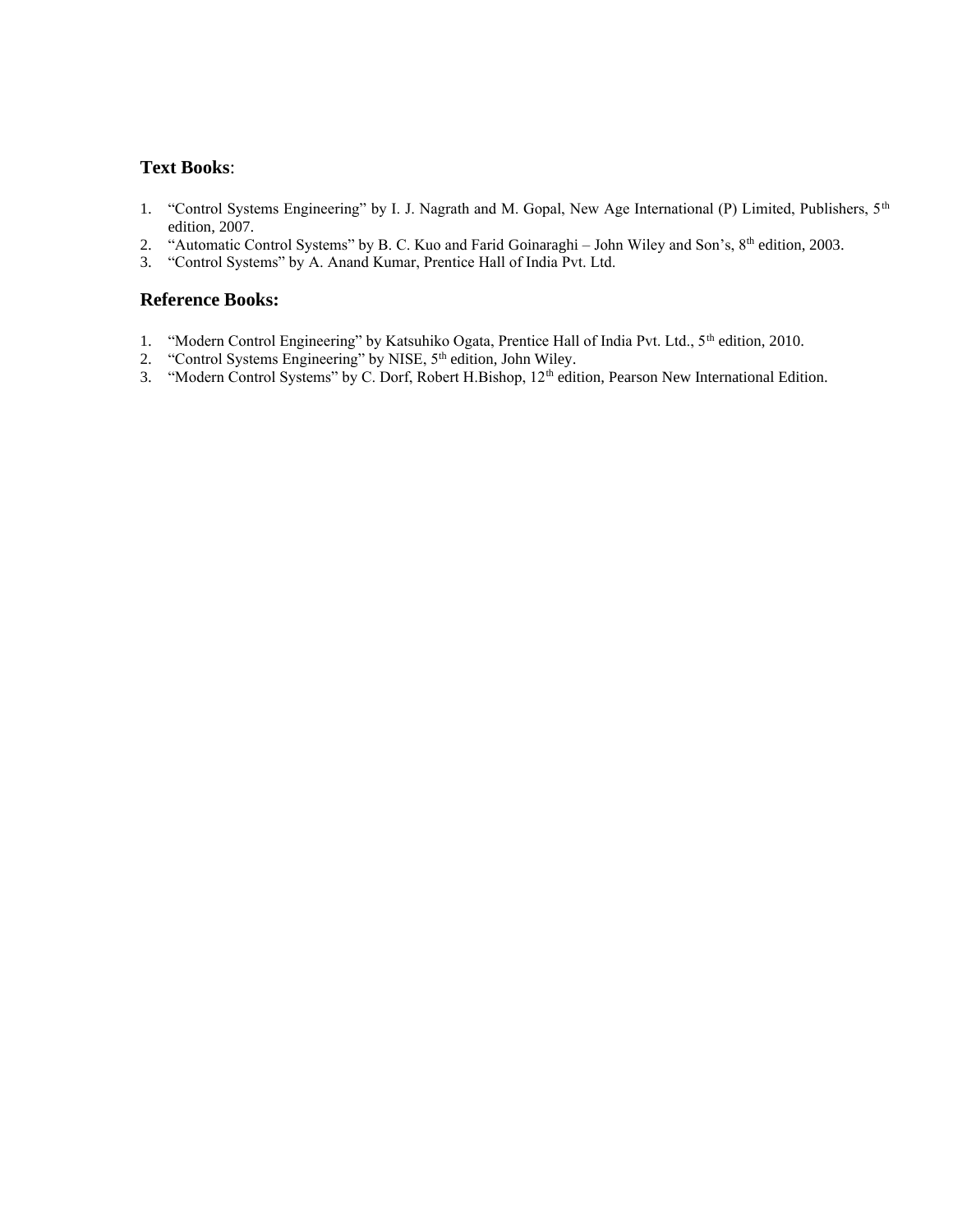| <b>Subject</b><br>Code | <b>Subject</b><br>Category | <b>Subject Title</b>                     | m | ГM | EМ |   |
|------------------------|----------------------------|------------------------------------------|---|----|----|---|
| 1504605                | PJ                         | <b>Microcontrollers and Applications</b> |   | 30 | 70 | J |

# **Course Objectives:**

• To become familiar with 8051, ARM Microcontroller Architecture, Instructions, Programming. **Learning Outcomes:**

- Understand Architecture and instruction set of 8051Microcontrollers
- Get the ability to write programs and execute using 8051 Microcontroller.
- Understand the Architecture of ARM Microcontrollers
- Understand the Instruction Set of ARM Microcontrollers
- Understand IOT.

#### **UNIT I**

**The 8051 Architecture:** Introduction, architecture of 8051, pin diagram, memory organization, external memory interfacing, stack, addressing modes, instruction set.

#### **UNIT II**

**The 8051 Programming:** Assembler directives, Assembly Language programs and Time delay Calculations. **8051 Interrupts and Timers/Counters:** 8051 interrupt structure, 8051 counters and Timers, programming 8051 timers.

#### **UNIT III**

**ARM Architecture:** ARM Design philosophy, Registers, Program Status Register, Instruction pipeline, Interrupts and vector table, Architecture Revision, ARM Processor Families, Introduction to ARM 9 processor.

#### **UNIT IV**

**ARM Programming Model:** Addressing Modes, Instruction Set- Data Processing Instructions, Branch, Load-Store, Software interrupt, PSR instructions, Conditional instructions, Thumb instruction Set: Register Usage, Other Branch instructions, Data processing Instructions, Single-Register and Multi Register Load-Store Instructions, Stack, Software Interrupt Instructions.

#### **UNIT V**

**Introduction to IOT:** Introduction, Physical Design of IOT, Logical design of IOT, IOT enabling Technologies, IOT levels and Deployment Templates, Domain Specific IOTs.

#### **Text Books:**

- **1.** The 8051Microcontroller and Embedded Systems, Mazidi Muhammad Ali, Mazidi Janice Gillespie & McKinlay Rolin D, 2<sup>nd</sup> Edition, Pearson Education, 2008.
- **2.** ARM System Developer's Guide-Designing and Optimizing system software, Andrew N.Sloss, Dominic Symes, Chris Wright, Elsevier, 2008.
- 3. Internet of Things A Hands-on-Approach, Vijay Madisetti & ArshdeepBahga, Universities Press,2015.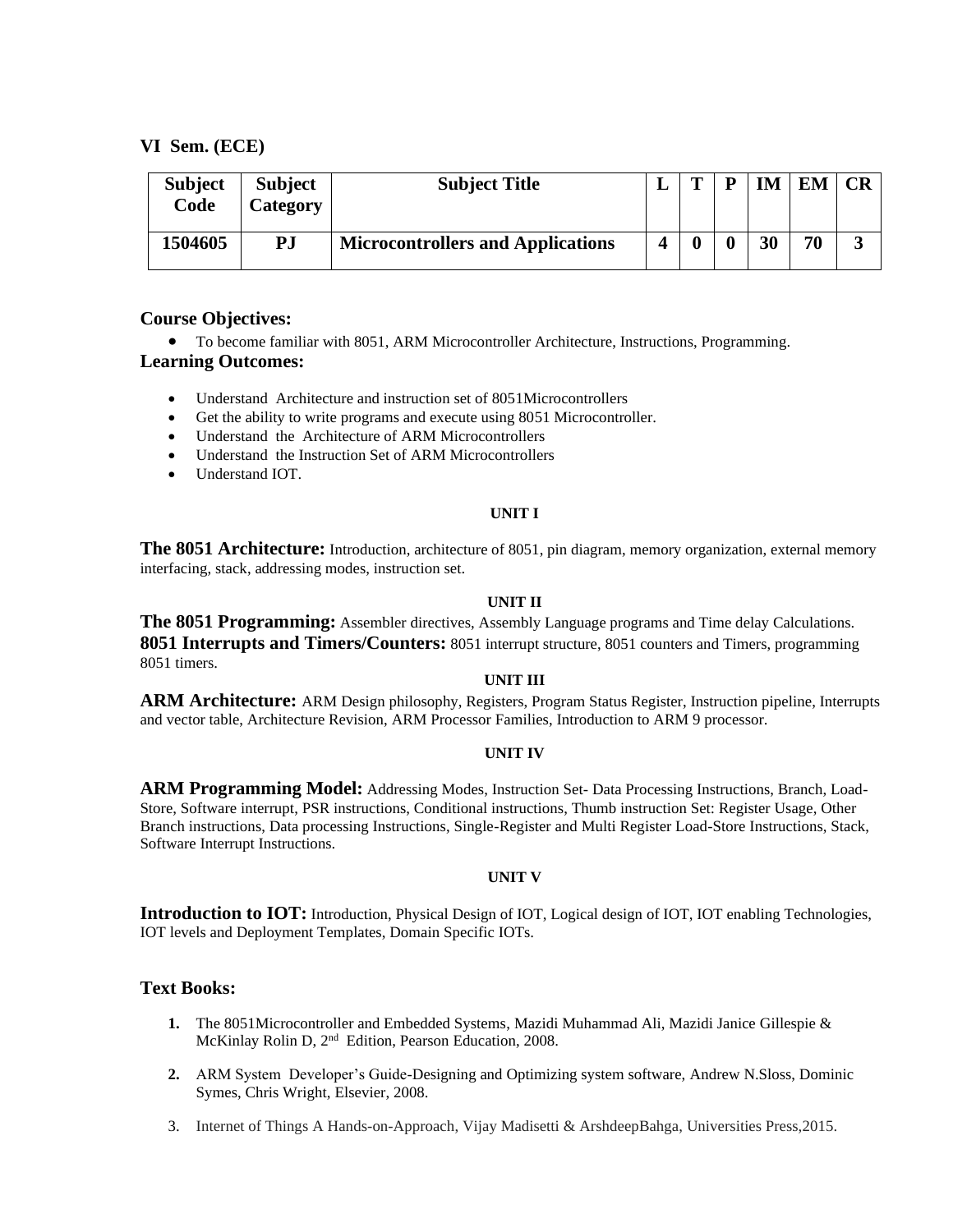- 1. The 8051 microcontroller: Architecture, Programming & Applications, Kenneth J Ayala, penram publications, 2<sup>nd</sup> edition.
- 2. Microcontrollers Architecture, Programming, Interfacing and System Design Raj Kamal, Pearson Education, 2005.
- 3. Steve Furbur, ARM System onchip Architecture, 2nd Edition, Addison Wesley, 2000.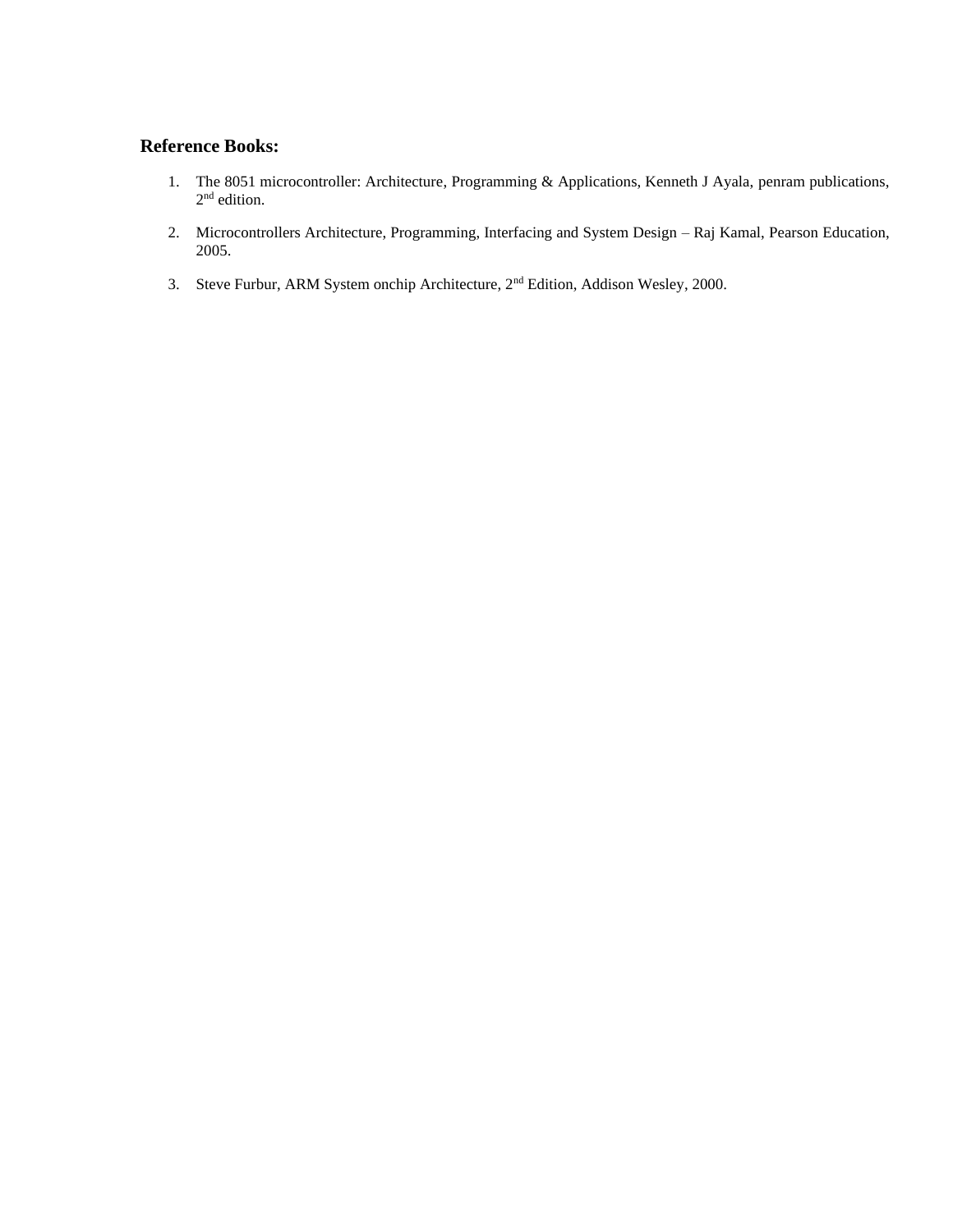#### **Elective-I**

| <b>Subject</b><br>Code | <b>Subject</b><br>Category | <b>Subject Title</b>   | m | D | <b>IM</b> | EM | CR |
|------------------------|----------------------------|------------------------|---|---|-----------|----|----|
| 1515606                | PN                         | <b>Data Structures</b> |   |   | 30        | 70 | J  |

#### **Course Objectives:**

- To develop skills to design and analyze linear and non linear data structures
- To develop algorithms for manipulating linked lists, stacks, queues, trees and graphs
- To develop recursive algorithms as they apply to trees and graphs.

#### **Learning Outcomes:**

- Get thorough understanding of Abstract Data Types, primitive & non-primitive, and linear and non-linear data structures
- Design Arrays and Linked lists
- Apply Trees and Graphs
- Select appropriate searching technique and sorting technique

#### **UNIT-I**

**Introduction:** Concepts of Abstract Data Types (ADTs), Data Structures, primitive and non-primitive data structures, Linear and non-linear data structures. **Arrays**: Definition, single and Multidimensional arrays, Representation of arrays, Application of arrays, **Linked lists:** Representation of linked list in memory, Single inked list, Double linked list, Circular linked list, Operations on a linked list: Insertion, Insertion, Deletion, Traversal, Memory allocation and Garbage collection.

#### **UNIT-II**

**Stacks:** Abstract Data type, Stack operations: Push, Pop, Full and Empty, Array and linked implementation of stack, Applications of stack: Prefix and postfix expressions, Evaluation of postfix expression, Tower of Hanoi problem, Recursion. **Queues:** Abstract Data Type, Queue operations: Create, Add, Delete, Full and Empty, Array and linked implementation of queue, circular queue, Dequeue and priority queue.

#### **UNIT-III**

**Trees:** Basic Terminology, **Binary Trees:** Definition, properties, Array and linked representation, complete Binary Tree, Tree Traversal algorithms: Inorder, Preorder and Postorder, Heaps, Balanced Binary search Trees: AVL, Read-Black and splay Trees.

#### **UNIT-IV**

**Graphs:** Terminolgy, Sequential and linked Representations of Graphs: Adjacency Matrices, Adjacency list, Adjacency Multilist, Graph Traversal: Depth First search and Breadth First Search, connected components, spanning Trees, Minimum cost Spanning Trees: Prims and Kruskal algorithm and Dijikstra Algorithm.

#### **UNIT-V**

**Sorting:** Selection, Insertion, Bubble, Merge, Quick, Heap and Radix sorting techniques, **Searching:** Sequential search, Binary search, comparison and Analysis.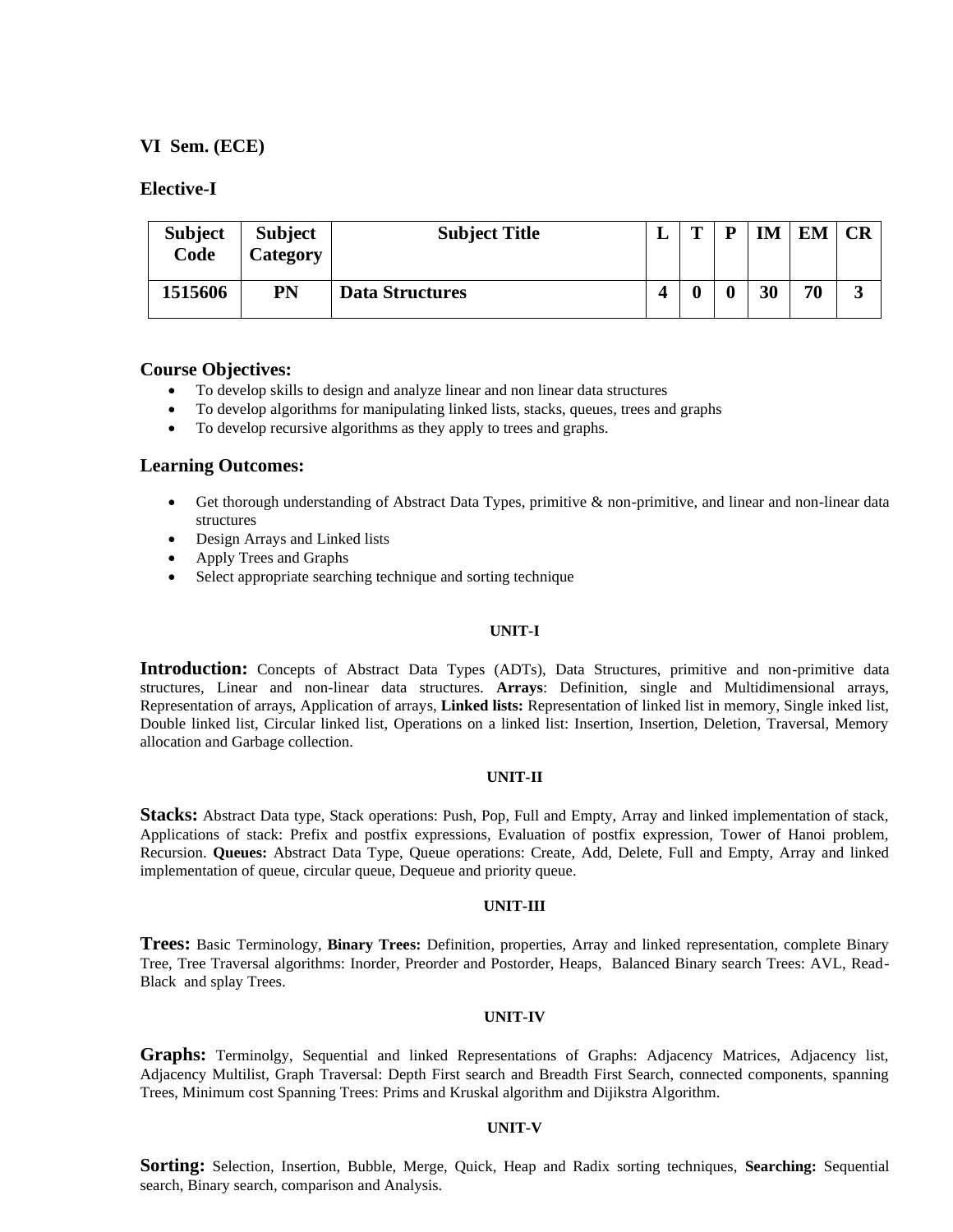# **Text Books:**

- 1. Aaron M.Tenenbaum, Yedidyah Langsam and Moshe J.Augestein, "Data Structures using C and C++ ", PHI.
- 2. Horowitz and Sahani, "Fundamentals of Data Structures", Galgotia publication.

- 1. Jean Paul Trembley and Paul G. Sorenson, "An Introduction to Data Structures with applications", McGraw Hill.
- 2. G A V Pai, "Data Structures and Algorithms", TMH
- 3. Lipschutz, "Data Structures", Schaum's Outline series, TMH
- 4. R. Kruse etal, "Data Structures and Program Design in C", Pearson Education.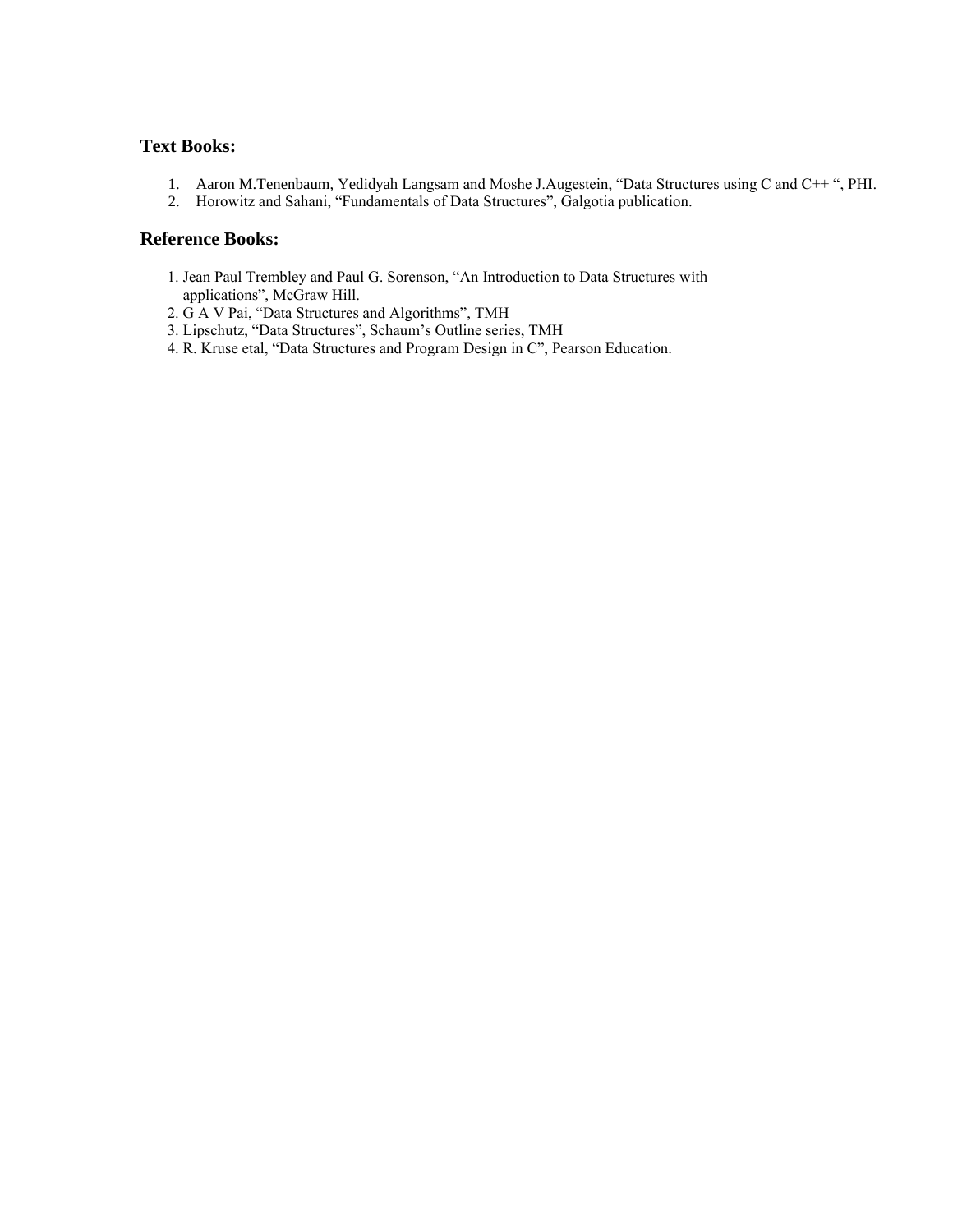# **Elective-I**

| <b>Subject</b><br>Code | <b>Subject</b><br>Category | <b>Subject Title</b>     | m | D | TМ | FМ |   |
|------------------------|----------------------------|--------------------------|---|---|----|----|---|
| 1515607                | PN                         | <b>Computer Networks</b> |   |   | 30 | 70 | J |

# **Course Objectives:**

- 1. To give the concepts of various network reference models and their layers
- 2. To introduce cryptography

# **Learning Outcomes:**

- This course describes and distinguishes between OSI and TCP/IP reference models and introduces various types of Networks
- It describes various layers of the reference models
- Students get familiarity with the concepts of DNS, E-mail and multimedia
- They grasp the concepts-Cryptography and Firewalls

# **UNIT-I**

**Types of Networks**: Reference Models-OSI reference model, TCP/IP reference model, OSI vs TCP. Network hardware architecture topologies, devices, Introduction to types of networks-optical networks, sensor networks

#### **UNIT-II**

**Physical Layer:** Transmission media, Guided and Unguided transmission media, communication Satellites. **Data Link layer:** Design Issues, Error detection and Correction, Elementary and sliding window Data link protocols

#### **UNIT-III**

**MAC & Network layers:** Media Access Protocols, carrier senses multiple access, collision free protocols, Ethernet, Wireless LANs-Types.

**Network layer:** Network Layer design issues- Routing Algorithms, IPV4 and IPV6 protocols.

#### **UNIT-IV**

**Transport Layer:** Transport services, Elements of Transport protocols, simple Transport protocols-UDP-TCPperformance Issues.

#### **UNIT-V**

**Application Layer:** DNS, E-mail, WWW, multimedia.

# **Introduction to Cryptography**: Basic concepts, firewalls.

# **Text Books:**

- 1. Andrew S. Tanenbaum, "Computer Networks ", 4<sup>th</sup> Edition, Pearson Education.
- 2. S. Keshav, "An Engineering Approach to Computer Networks", International Student Edition, Addisson Wesley.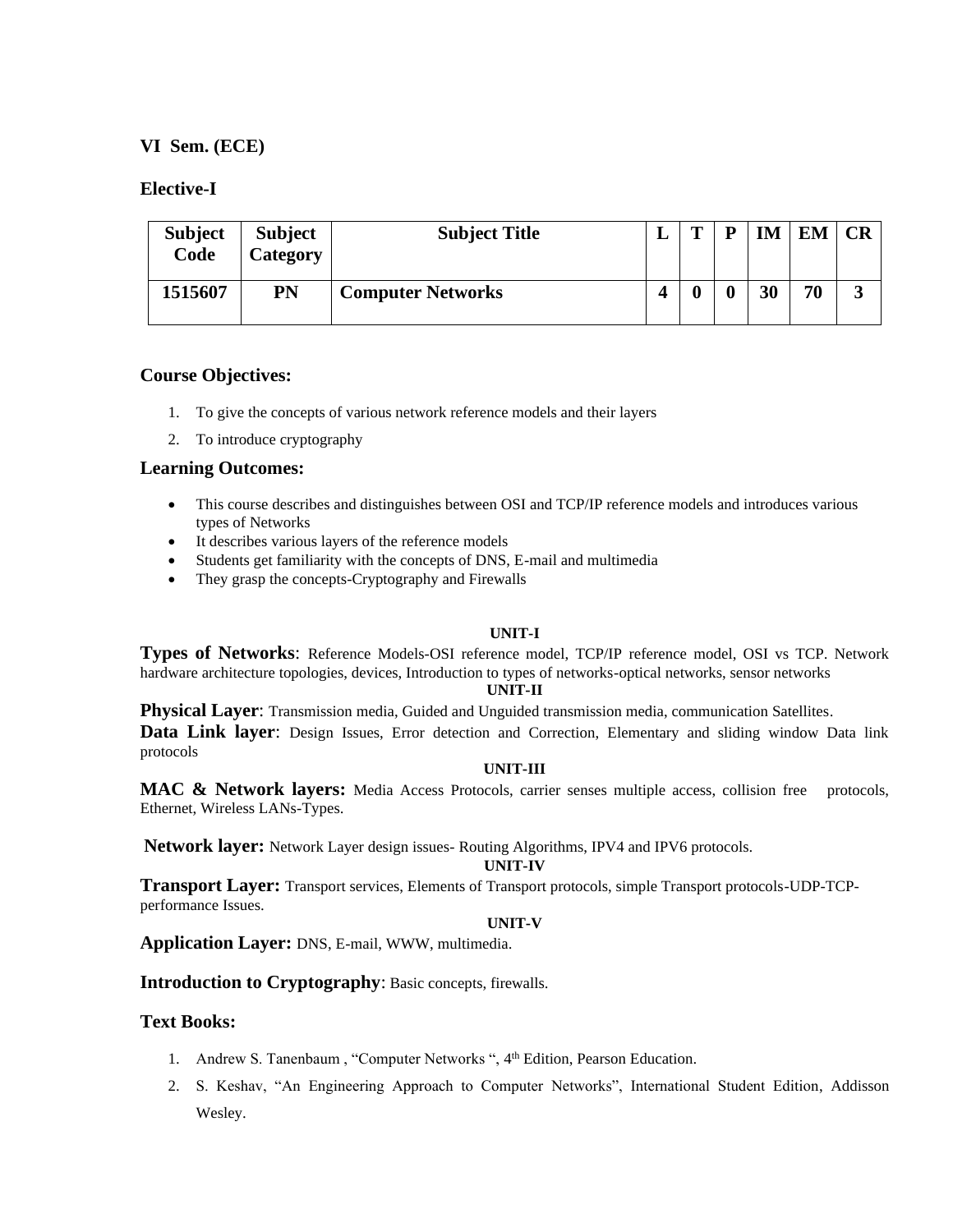- 1. Behrouz A.Forouzan " Data communication and Networking", Tata McGraw-Hill,2004
- 2. James F.Kurose and Keith W.Ross," Computer Networking: A Top-Down approach featuring the Internet", Pearson Education, 3rd Edition 2003.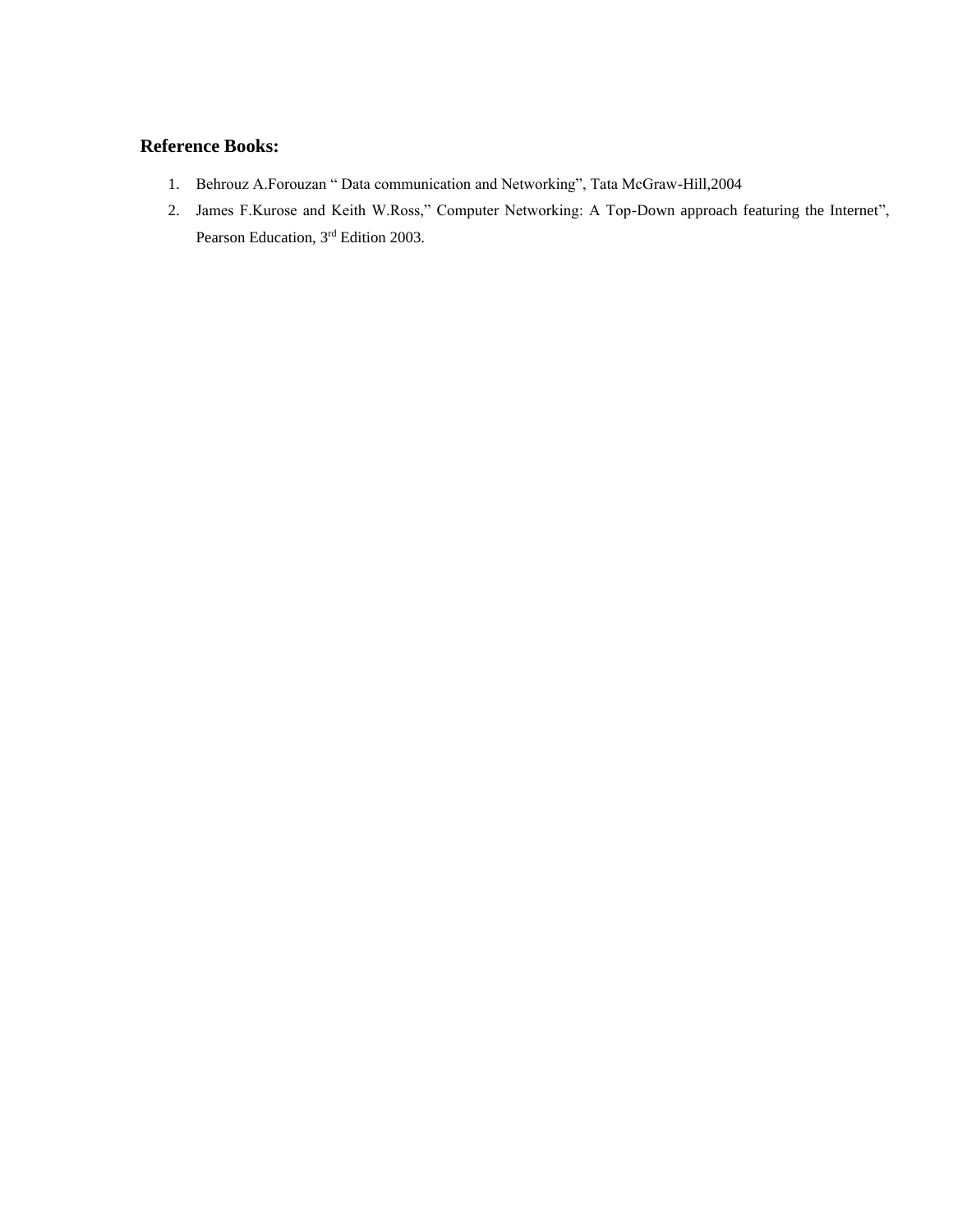#### **Elective-I**

| <b>Subject</b><br>Code | <b>Subject</b><br>Category | <b>Subject Title</b>               | m | D | IM | <b>EM</b> | CR |
|------------------------|----------------------------|------------------------------------|---|---|----|-----------|----|
| 1515608                | PN                         | <b>Database Management Systems</b> |   |   | 30 | 70        | J  |

# **Objectives:**

- Introduction to relational model and SQL
- To make students learn the various concepts related to the RDBMS

#### **Learning Outcomes:**

- Draw an efficient E-R diagram, which is the basic and essential step in academic or Industrial Software project
- Apply Relational Model and SQL for the most widely used relational databases
- Apply Normalization Techniques for Database Administration
- Demonstrate the ability to perform Query Processing and Transaction Management
- Gain the knowledge required for Database Administrator

#### **UNIT-I**

**Introduction:** Database-System Applications, Purpose of Database Systems, View of Data, Database languages, Database Users and Administrators, History of Database Systems.

**Introduction to the Relational Model** - Structure of Relational Databases, Database Schema, Keys, Schema Diagrams, Relational Query Languages, Relational Operations.

Database Design and the E-R Model - Overview of the Design Process, The Entity-Relationship Model, Constraints, Removing Redundant Attributes in Entity Sets, Entity-Relationship Diagrams, Reduction to Relational Schemas, Entity-Relationship Design Issues, Extended E-R Features, Alternative Notations for Modeling Data.

#### **UNIT-II**

**Introduction to SQL:** Overview of the SQL Query Language, SQL Data Definition, Basic Structure of SQL Queries, Additional Basic Operations, Set Operations, Null Values, Aggregate Functions, Nested Sub queries, Modification of the Database.

**Intermediate SQL:** Transactions, Integrity Constraints, SQL Data Types and Schemas, Authorization

Advanced SQL: Functions and Procedures, Triggers.

**Formal Relational Query Languages:** The Relational Algebra, the Tuple Relational Calculus, the Domain Relational Calculus.

#### **UNIT-III**

**Schema Refinement and Normal Forms:** Schema Refinement – Problems Caused by Redundancy, Decompositions, Problems related to decomposition. Reasoning about Functional Dependencies, First, Second, Third Normal forms, BCNF. Lossless join Decomposition, Dependency- preserving Decomposition. Schema refinement in Data base Design, Multi valued Dependencies, Fourth Normal Form, Join Dependencies, Fifth Normal Form, Inclusion Dependencies.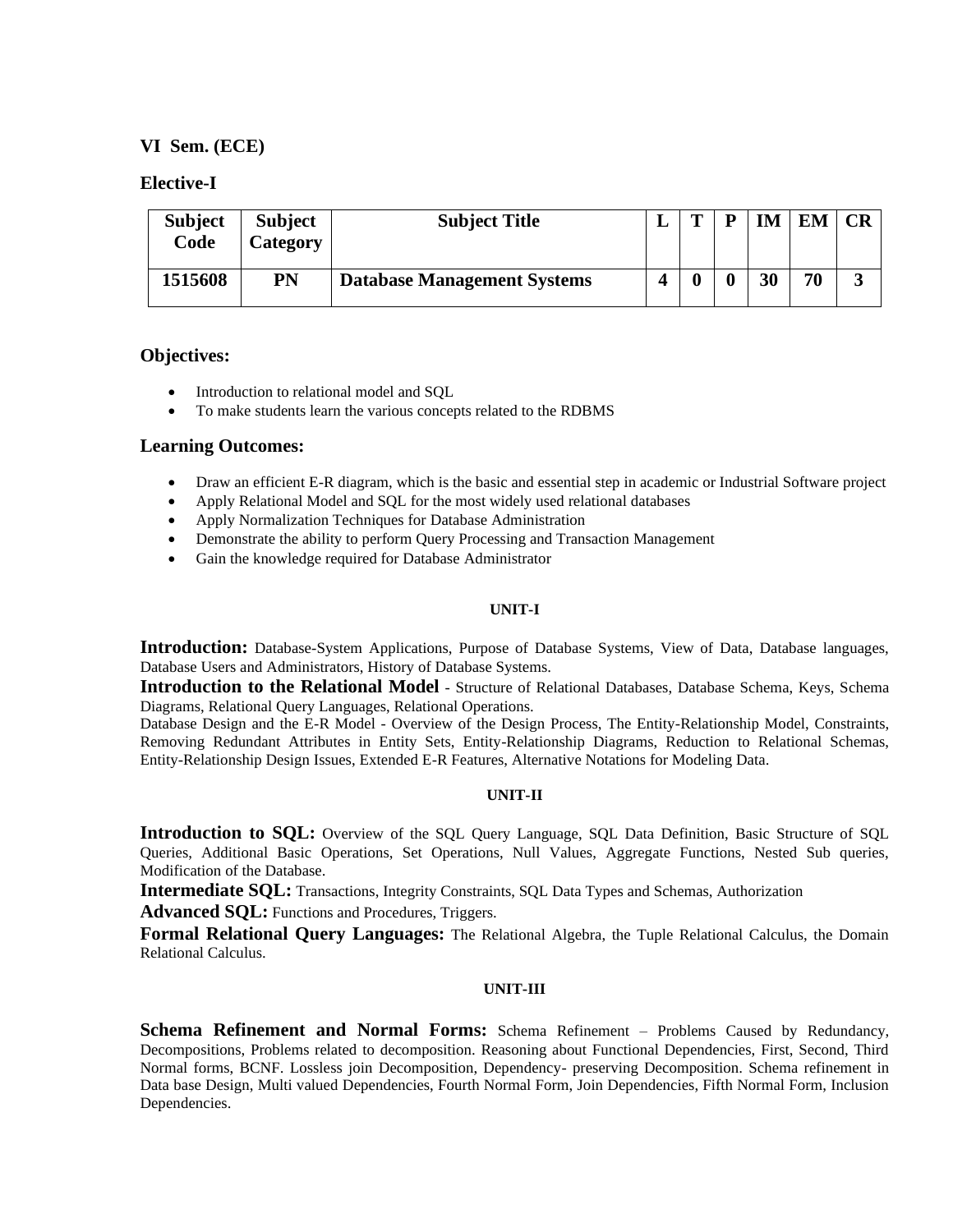#### **UNIT-IV**

**Query Processing:** Overview, Measures of Query Cost, Selection Operation, Sorting, Join Operation, Other Operations, Evaluation of Expressions

**Query Optimization:** Overview, Transformation of Relational Expressions, Estimating Statistics of Expression Results, Choice of Evaluation Plans.

**Transactions:** Transaction Concept, A Simple Transaction Model, Storage Structure, Transaction Atomicity and Durability, Transaction Isolation, Serializability, Transaction Isolation and Atomicity, Transaction Isolation Levels, Implementation of Isolation Levels, Transactions as SQL Statements.

#### **UNIT-V**

**Concurrency Control:** Lock-Based Protocols, Deadlock Handling, Multiple Granularity, Timestamp-Based Protocols, Validation-Based Protocols, Multi version Schemes, Snapshot Isolation, Insert Operations, Delete Operations, and Predicate Reads, Weak Levels of Consistency in Practice.

**Recovery System:** Failure Classification, Storage, Recovery and Atomicity, Recovery Algorithm, Buffer Management, Failure with Loss of Nonvolatile Storage, Early Lock Release and Logical Undo Operations, Remote Backup Systems.

# **Text Books:**

- 1. Silberschatz, Korth, "Database system Concepts", 5<sup>th</sup> Edition, McGrawhill.
- 2. Raghurama Krishnan, Johannes Gehrke, "Data base Management Systems", 3<sup>rd</sup> Edition, Tata McGraw-Hill.

- 1. Elmasri, Navathe, "Fundamentals of Database Systems", Pearson Education.
- 2. Peter Rob, Ananda Rao and Carlos Corone, "Database Management Systems", Cengage Learning.
- 3. C.J.Date, "Introduction to Database Systems", Pearson Education.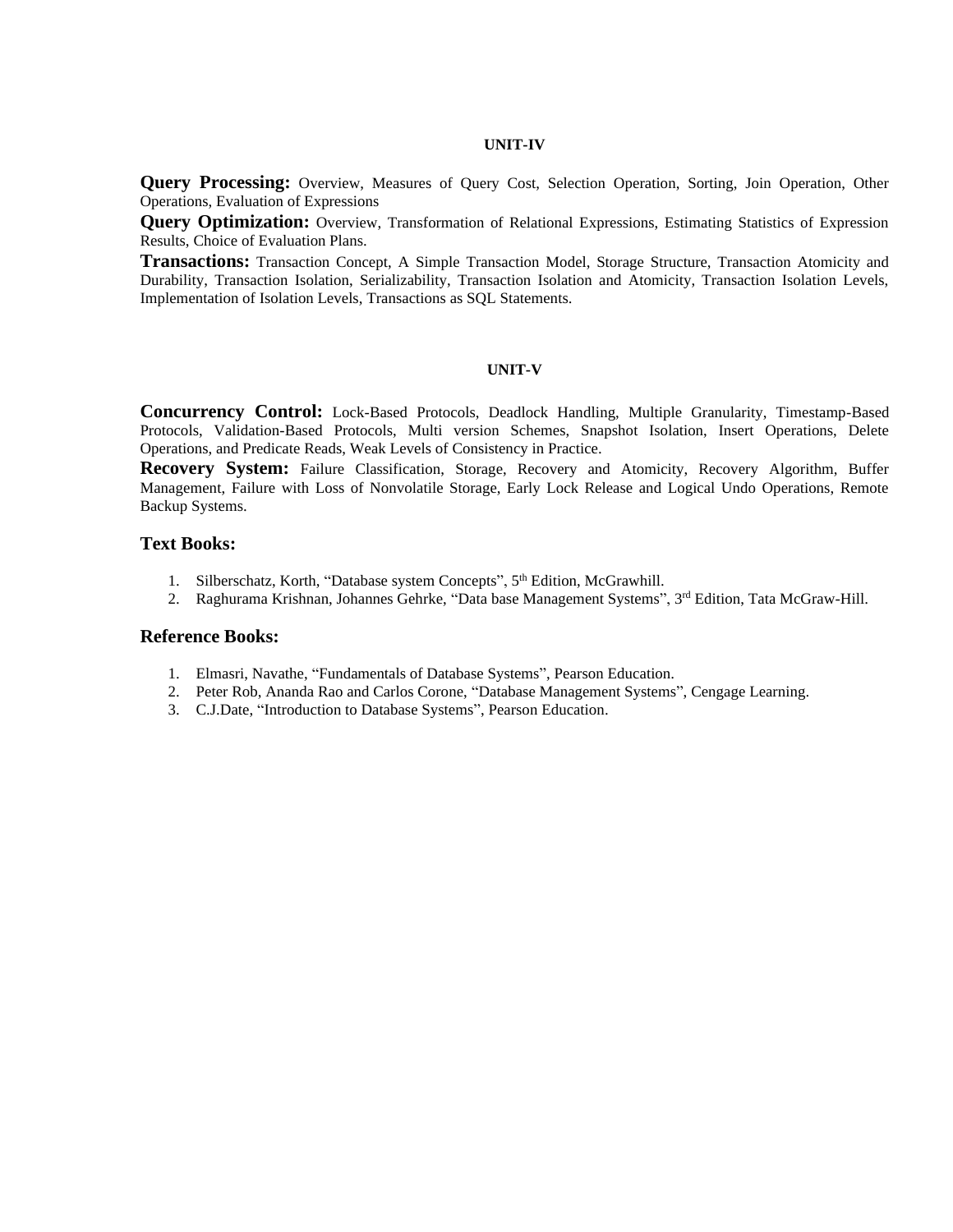| <b>Subject</b><br>Code | <b>Subject</b><br>Category | <b>Subject Title</b>                                 | m | IМ | EM | - CR |
|------------------------|----------------------------|------------------------------------------------------|---|----|----|------|
| 1504609                | PJ                         | <b>Microprocessors and Micro-</b><br>controllers Lab |   | 50 | 50 |      |

# **Course Objective:**

- To write 8086microprocessor and 8051 microcontroller programs for various operations
- Learning interfacing of processor with various Peripherals.

# **Learning Outcomes:**

- Student will be able to perform programming on microprocessors and microcontrollers
- Student will be able to interface and control real time peripherals.

# **Microprocessor 8086 & Microcontroller 8051: (Any four from 1 – 6. Experiments 7 and 8 are compulsory)**

- 1. Arithmetic operation Multi byte Addition and Subtraction, Multiplication and Division Signed and unsigned Arithmetic operation, ASCII – arithmetic operation.
- 2. Logic operations Shift and rotate Converting packed BCD to unpacked BCD, BCD to ASCII conversion.
- 3. By using string operation and Instruction prefix: Move Block, Reverse string, Sorting, Inserting, Deleting, Length of the string, String comparison.
- 4. Reading and Writing on a parallel port.
- 5. Timer in different modes.
- 6. Serial communication implementation.
- 7. 8259 Interrupt Controller: Generate an interrupt using 8259 timer.
- 8. 8279 Keyboard Display: Write a small program to display a string of characters.

# **General Problems**

- 1. Addition and Subtraction of two 8- bit/16 bit numbers, Multiplication of two 8-bit & two 16-bit numbers, Division of 16-bit by 8-bit and 32-bitby 16-bit number
- 2. Addition and Subtraction of 6 data bytes with 6-data bytes of another location.
- 3. Check the given Number is even or odd, Counting of 0's and 1's in a given data, Check the given number is logical palindrome or not.
- 4. Finding the maximum and minimum numbers in a given string of data.
- 5. Sorting the given numbers in ascending and descending order.
- 6. Finding the Factorial and Generating Fibonacci Series.
- 7. Conversion of BCD to hexadecimal number, Multiplication of two 3x3 matrices.
- 8. Addition, Subtraction, Multiplication, Division using Microcontroller.

# **Interfacing**

- 1. Dual DAC interface (waveform generation).
- 2. Stepper motor control.
- 3. Display of flags using logic controller.
- 4. Traffic light controller.